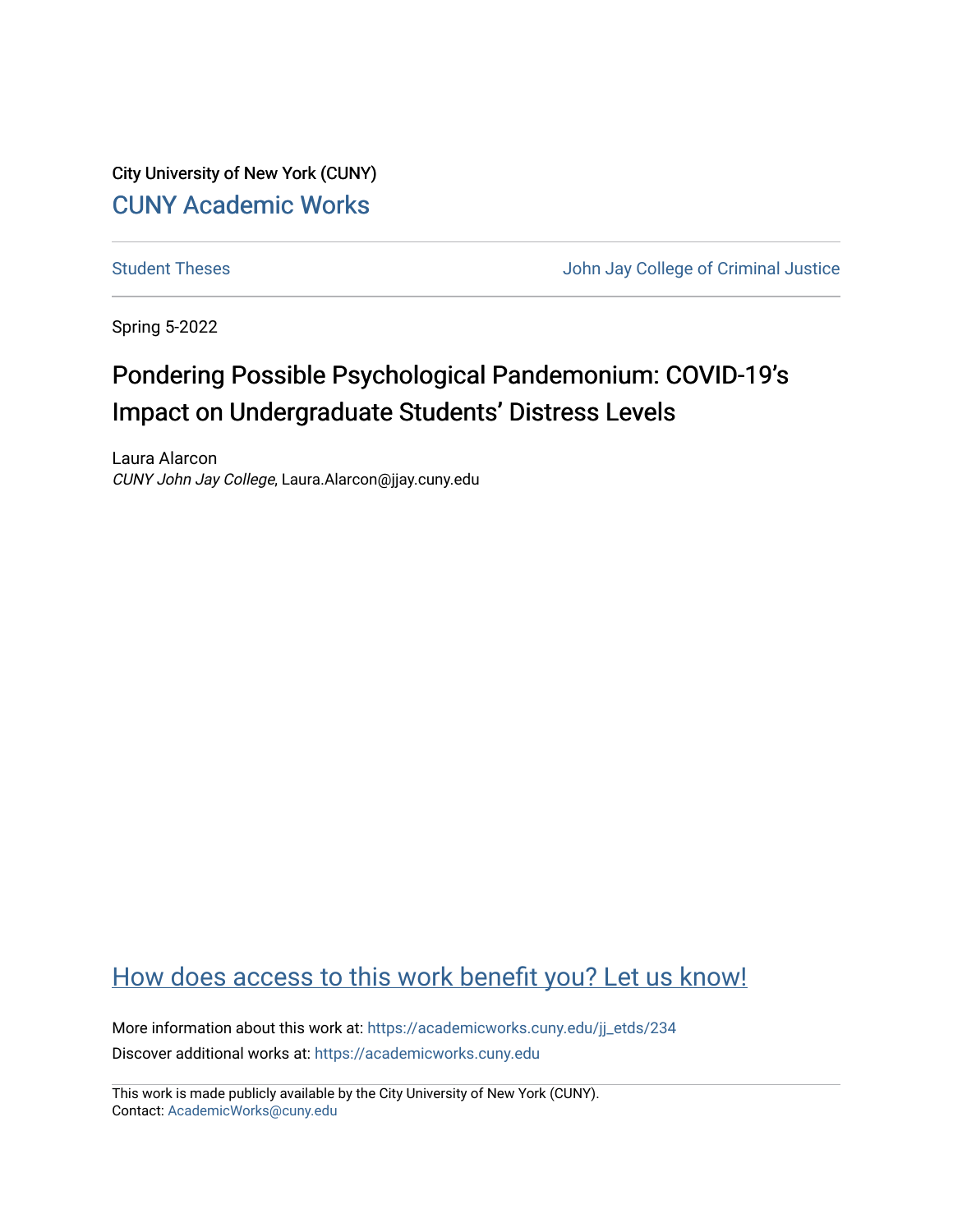**Pondering Possible Psychological Pandemonium:**

## **COVID-19's Impact on Undergraduate Students' Distress Levels**

Laura Alarcon

John Jay College of Criminal Justice Hon 401—Honors Capstone Seminar Prof. MaryBeth Apriceno

April 29, 2022.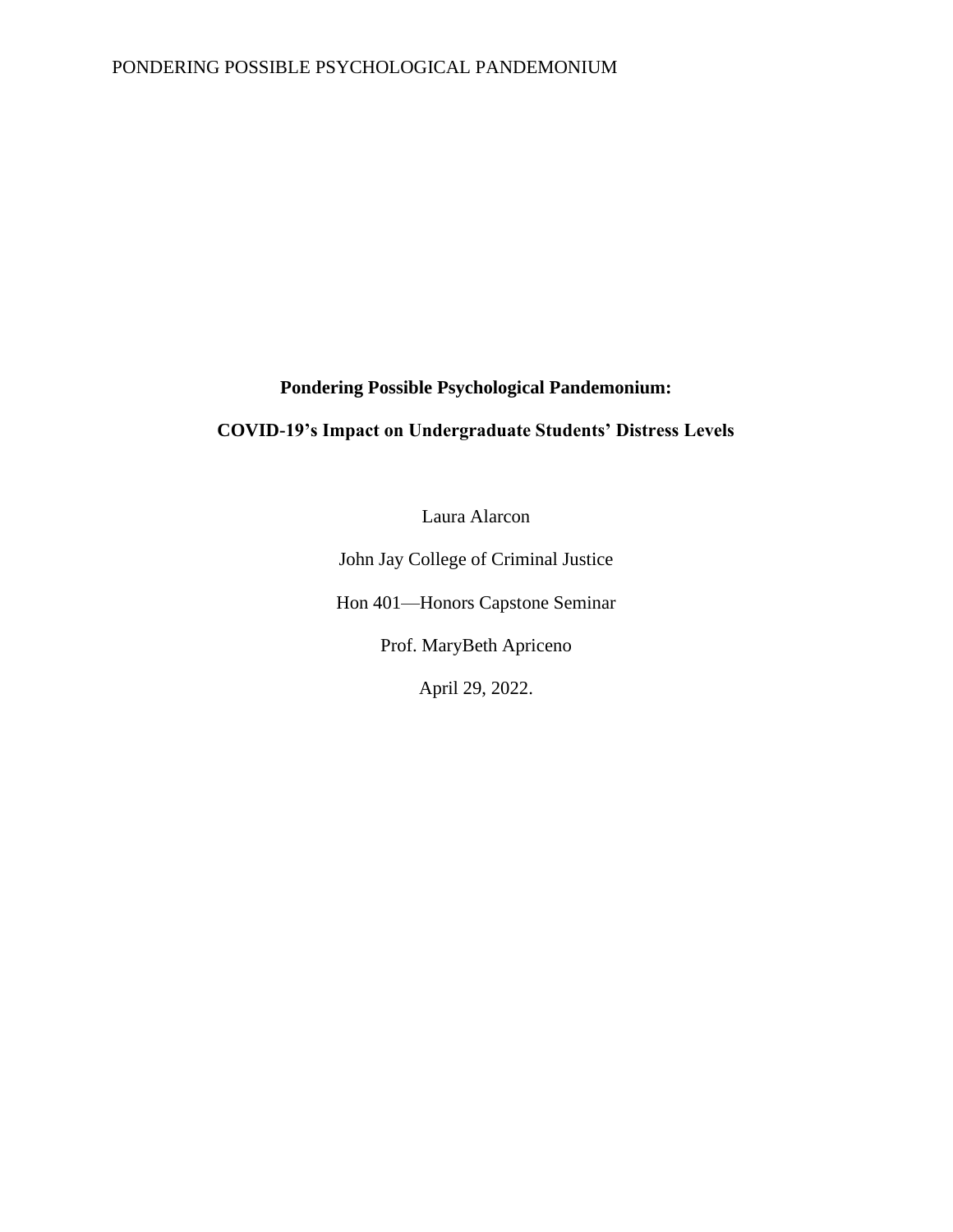The pandemic has altered everything in its path, including a broad impact on mental health, but not everyone has been affected equally. The COVID-19 pandemic presents an opportunity to examine if previously found differences in how non-Hispanic white and Latinx populations experience anxiety persist and/or were compounded. This study investigated distress levels of Latinx and non-Hispanic white undergraduate students at a public Hispanic Serving Institution both prior to and during the pandemic. A two-way ANOVA was run on a subset of an existing database to assess changes in distress levels between the two populations and timeframes. It was hypothesized that distress levels would significantly increase for both populations and that Latinx undergraduate students' increase would be significantly greater than that of the non-Hispanic white population. Results indicated that there had been no significant increase in distress/stress levels and that the levels of both populations did not significantly differ, with most students scoring in the moderate to high stress level ranges during both timeframes. Given COVID-19's impacts on mental health, the vulnerability of college students to mental stress, and previously demonstrated differences in how Latinx students experience distress, more research is needed to examine anxiety during the COVID-19 pandemic.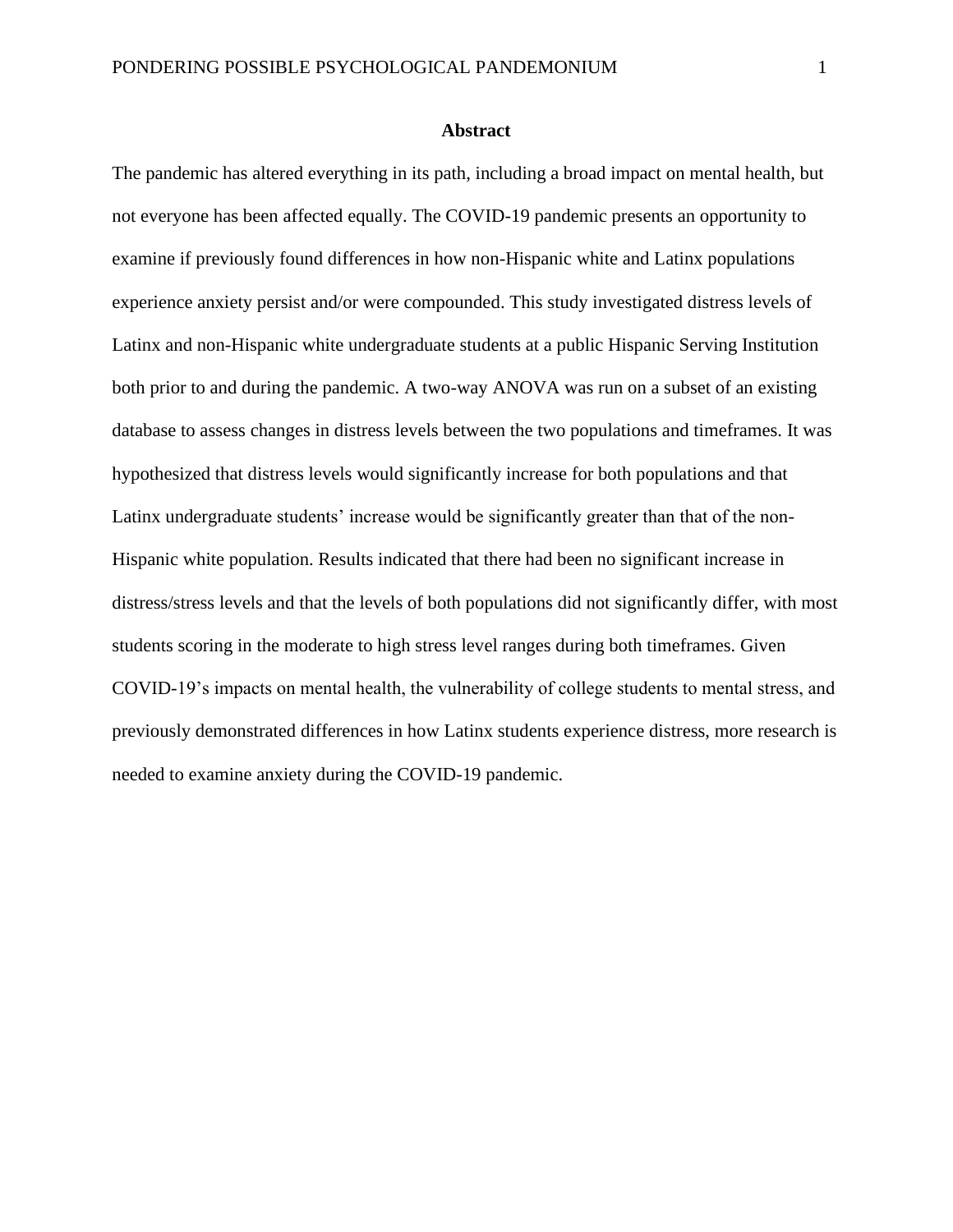## **Pondering Possible Psychological Pandemonium:**

## **COVID-19's Impact on Undergraduate Students' Distress Levels**

Not only has COVID-19 put students' college retention—and therefore potential future opportunities that depend on said retention—at risk, but it has also placed more weight on their shoulders. College students were already under stress given their having to navigate their academic and social spheres while also working at least one job. The pandemic meant that many college students had to return home, which meant facing hostile or dangerous situations for some like those in the LGBTQ+ community, or faced housing insecurity (Lederer et al., 2021). Students also faced increased caregiving responsibilities at home and are working more jobs or lost their current jobs that provided them and their family with a degree of financial security, all while dealing with the fast and likely turbulent transition to online learning and the rise in discrimination that COVID-19 brought to certain communities (Lederer et al., 2021). All of these factors and countless more in combination to the unique ways that race/ethnicity interacted with them have doubtlessly negatively impacted college student's mental health. Taking this together, there is an urgent need for research delving into how college students and their mental health have fared and are currently coping with the pandemic—one place to start is by looking at their experience of anxiety.

There is an abundance of research on anxiety in general (American Psychiatric Association, 2014) as well as research on the impact of various factors on anxiety levels, such as country (Ritchie & Roser, 2018), race (Mental Health America, 2020), and age (National Institute of Mental Health, 2017). For example, existing research on anxiety in relation to socioeconomic position has suggested a limited correlation between lower socioeconomic position and anxiety (Muntaner et al., 2004) as well as a connection between high socioeconomic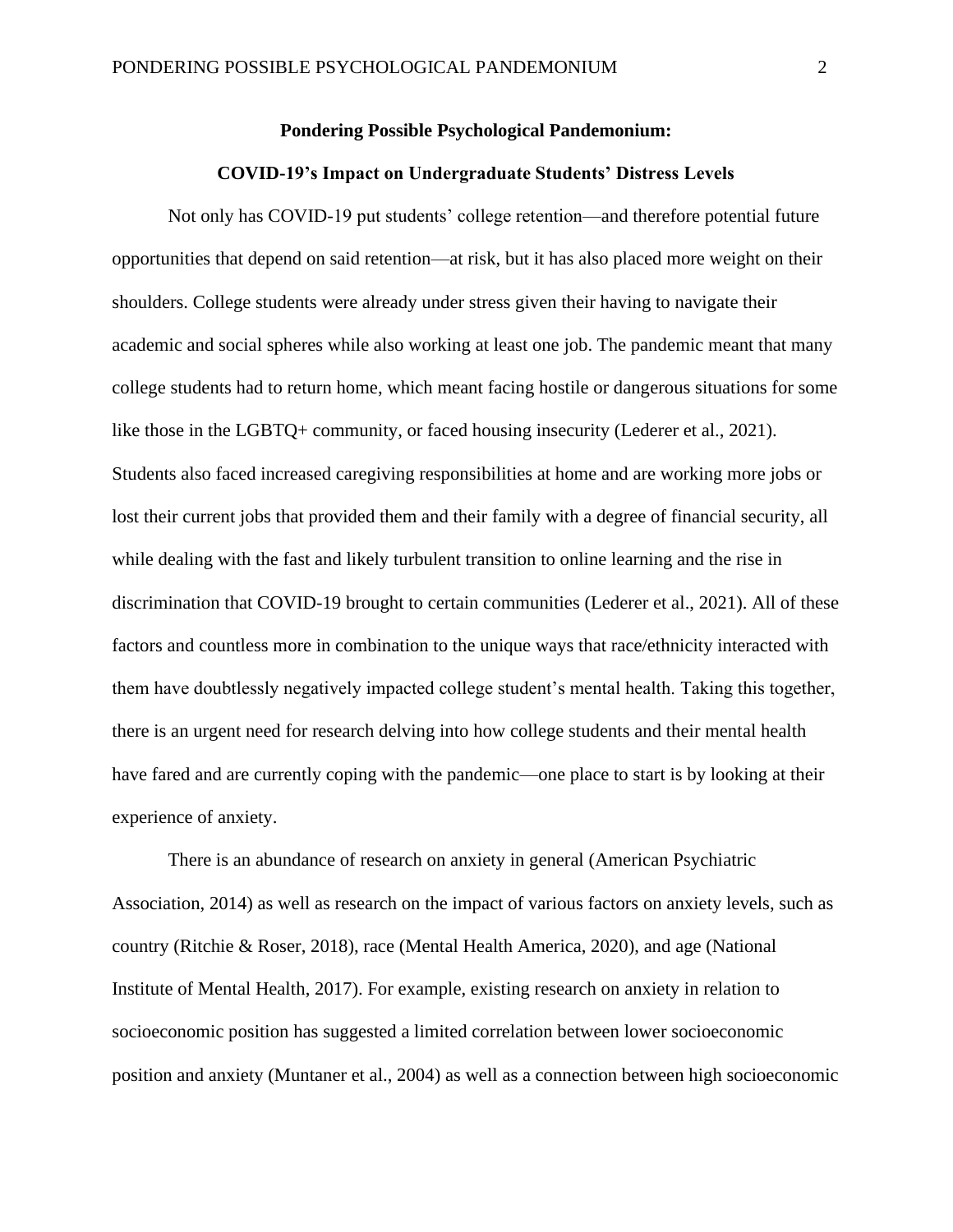position and high anxiety levels (Salami & Walker, 2014), thereby suggesting possible changes or contradictions. Historically, researchers have utilized white samples as the 'norm' or control group to which others are compared, especially in research on higher education given that these institutions have been primarily white (Roberts et al., 2020; US Census Bureau, 2018). This gap has left ample room for investigating specific minority student populations, which is particularly relevant given that more recent research has suggested high levels of stress in college student samples (The American Institute of Stress, 2019).

Anxiety research, and mental health research more broadly, has been presented with new possible avenues of investigation given the unfortunate situation that the globe is experiencing: the COVID-19 pandemic. However, since this pandemic is ongoing there is still much more to learn about COVID-19, its offshoots, and its time-related impacts, especially at the time of its onset. To address the gap in the literature this study aims to examine how COVID-19 has impacted the relative distress levels of non-Hispanic white and Latinx undergraduate students.

#### **Distress**

The American Psychiatric Association (APA) defines anxiety as encompassing feelings of excessive fear or anxiety as well as disturbances in behavior that are related to said emotions (American Psychiatric Association, 2014). The APA makes distinctions between the two describing fear as an emotion that manifests as a response to an immediate actual or recognized threat and anxiety as the feeling produced by the anticipation of a future threat. The APA goes deeper into the distinction, acknowledging that while there is some overlap, fear is usually related to autonomic arousal increases that are needed for flight or fight responses, escape behaviors, and thoughts of current danger, while anxiety usually relates to avoidant or cautious behaviors and vigilance and muscle tension in preparation for future threats (American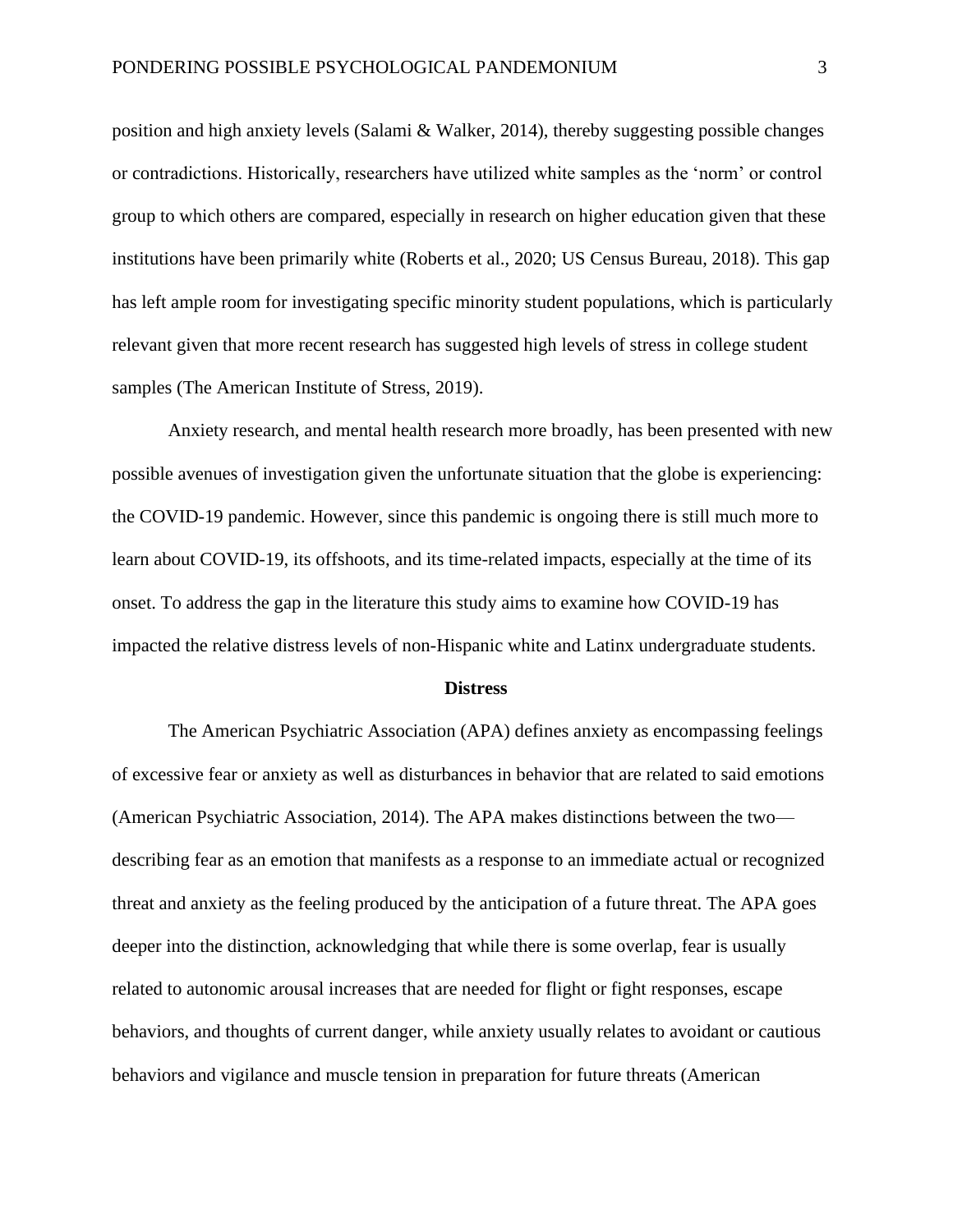Psychiatric Association, 2014). Therefore, this study will use the term *distress* when discussing levels of anxiety, in order to refer to the whole continuum on which anxiety may manifest.

Not only does distress span many feelings, but it also spans many people. Bandelow and Michaelis (2015) found that anxiety is the most prevalent mental disorder given its presence in a third of the population, is more prevalent in women, and is highest in middle age. They also found that, even though it affects so many people, many individuals with some form of anxiety either do not get treated or are misdiagnosed (Bandelow & Michaelis, 2015). Clearly, anxiety is experienced far and wide, and yet those who suffer from it do so in silence whilst continuing their lives to the best of their ability.

#### **Distress and Undergraduate Students**

It is well understood that anxiety is one of the most commonly experienced mental health issues faced by undergraduate students (The American Institute of Stress, 2019) and has continued to increase in severity and in the scope of people affected (The American Institute of Stress, 2019). Given the extent to which anxiety has been researched, countless studies have been conducted on how it affects certain populations including undergraduate students and groups that make up undergraduate populations (e.g., Beiter et al., 2015). Beiter et al. (2015) found that a university's counseling center had a 231% increase in yearly visits as well as a 173% increase in total yearly clients and found that transfer students, upperclassmen, and students living off-campus all had high anxiety levels, possessing 10 of their 19 possible concerns.

Researchers have been able to draw more specific conclusions regarding anxiety. One example is Pedersen and Jodin (2016) who found that moderate school spillover—when student life factors extend into other areas of life—was commonly reported by most students and was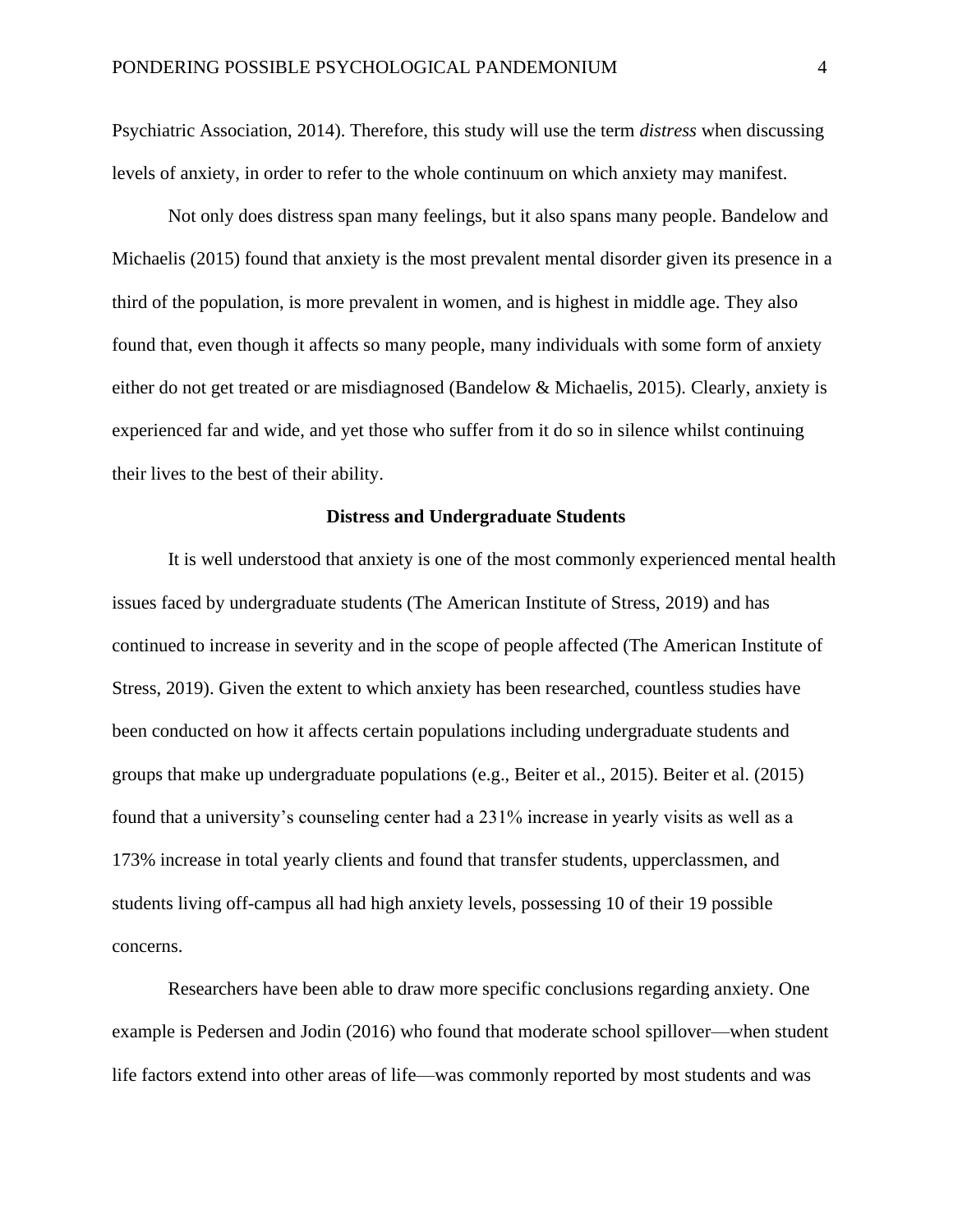connected to increased restlessness, nervousness, feelings of depression, hopelessness, and worthlessness, as well as less sleep per night and having more sexual partners. Another example is Koutsimani (2019) who found that anxiety and burnout were significantly associated, suggesting that those more prone to high levels of anxiety are likely to develop burnout as well. Various studies which used distinct methodologies produced different degrees of these results (Koutsimani, 2019). Studies like these delve into factors that relate closely to anxiety itself and in doing so, bolster the growing literature that exists on the disorder. It is because of the robust understanding of anxiety that is currently enjoyed that researchers can then turn to specific aspects that are related to it and thus focus on how certain groups of people are affected by it.

#### **Race/Ethnicity of Undergraduate Students & Distress**

Given the high amount of interest in examining how different populations are affected by anxiety, researchers have turned their attention to studying anxiety in terms of race. One such study, by Alvarez et al. (2019), indicated a nonuniform connection between low risk and foreignborn parents, where being exposed to United States culture increased risk for whites and Latinos (Alvarez et al., 2019). Given this research and others like it that investigate the ties between race/ethnicity and anxiety, researchers have also focused their attention on how specific races and ethnicities are impacted by anxiety. For instance, existing research presents interesting similarities (Alegria et al., 2008) and differences (Karno et al., 1989) in how non-Hispanic white and Latinx populations experience or report anxiety.

## *Non-Hispanic white Undergraduate Students & Distress*

The interest in anxiety's connection to different individuals within the undergraduate student population highlights a need for greater understanding of how given races/ethnicities are affected by anxiety. Asnaani et al. (2010) found that white Americans were more likely to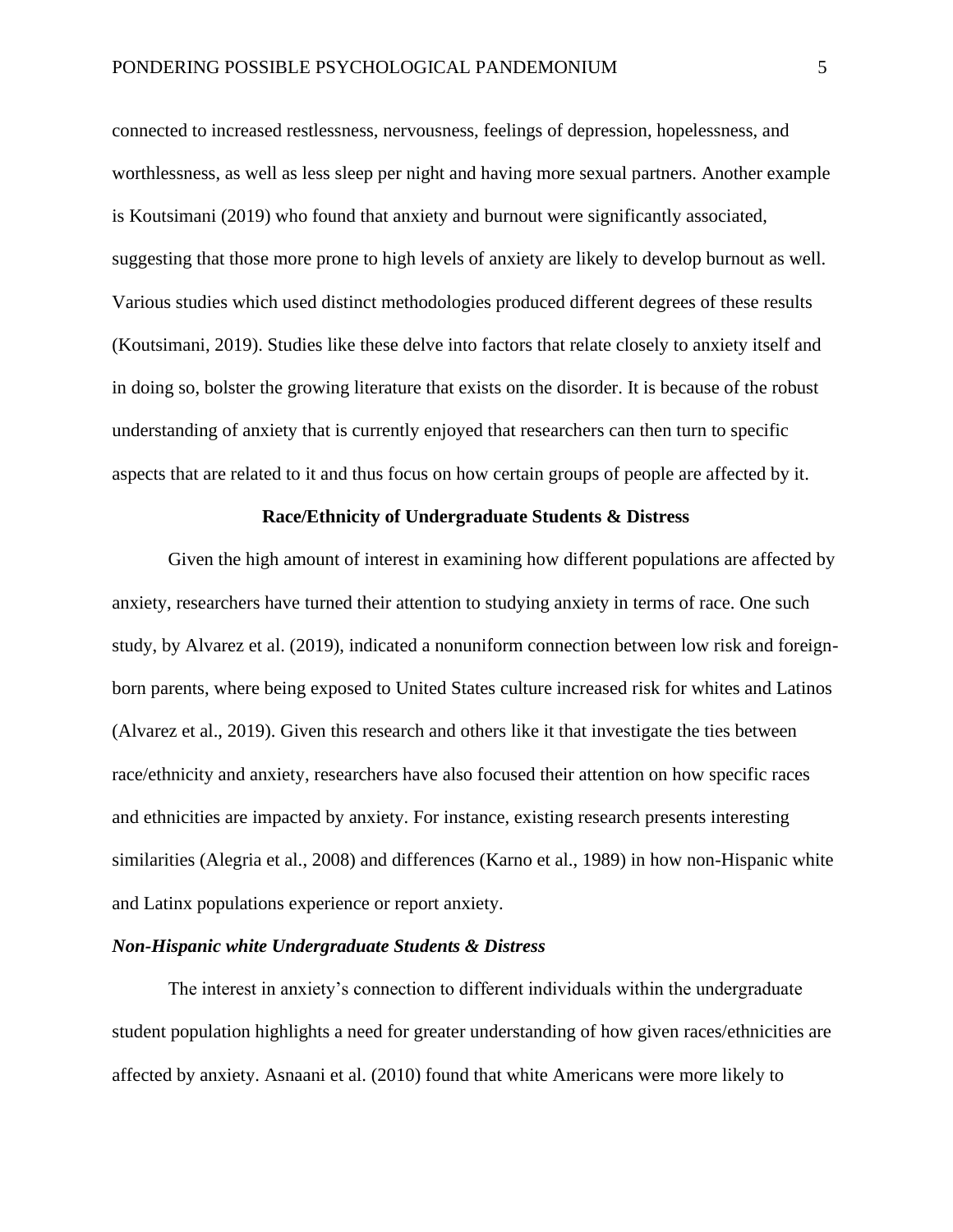experience anxiety disorders than individuals of other races and that Asian Americans were less likely to have anxiety disorders than Hispanic Americans and white Americans. These findings surrounding white populations are corroborated by previous research both prior to the pandemic (Terlizzi & Villarroel, 2020; Suarez et al., 2009; Alegría et al., 2008) and research which took COVID-19 into account (Liu et al., 2020).

## *Latinx Undergraduate Students & Distress*

The growing acknowledgment and interest in diversity in research and throughout society has also increased interest in how specific undergraduate student minorities are affected by anxiety, thus producing research focusing on anxiety's impact on Latinx undergraduate students. One such study is Chen et al.'s (2019) which found that levels of self-reported diagnoses and symptoms for the past year were high regardless of race and that white undergraduate students generally reported higher levels of both self-reported diagnoses and symptoms. Moreover, they found that multiracial and Asian/Pacific Islander undergraduate students were more likely to report feelings of hopelessness, depression, anger, and suicidality and that, while lower levels of diagnoses were reported, Hispanic and Black undergraduate students had comparable rates of suicide in the past year to their white counterparts (Chen et al., 2019). The last finding highlights the possibility that, given comparable rates of suicidality, their Hispanic student participants may experience anxiety at higher levels than were previously thought and simply do not report it. The wording in previous research—which looked at anxiety, depression, and PTSD in light of the pandemic—also leaves this possibility open (Liu et al., 2020). That possibility thus precludes accurate diagnoses and demands more in-depth research focusing on Latinx undergraduate students.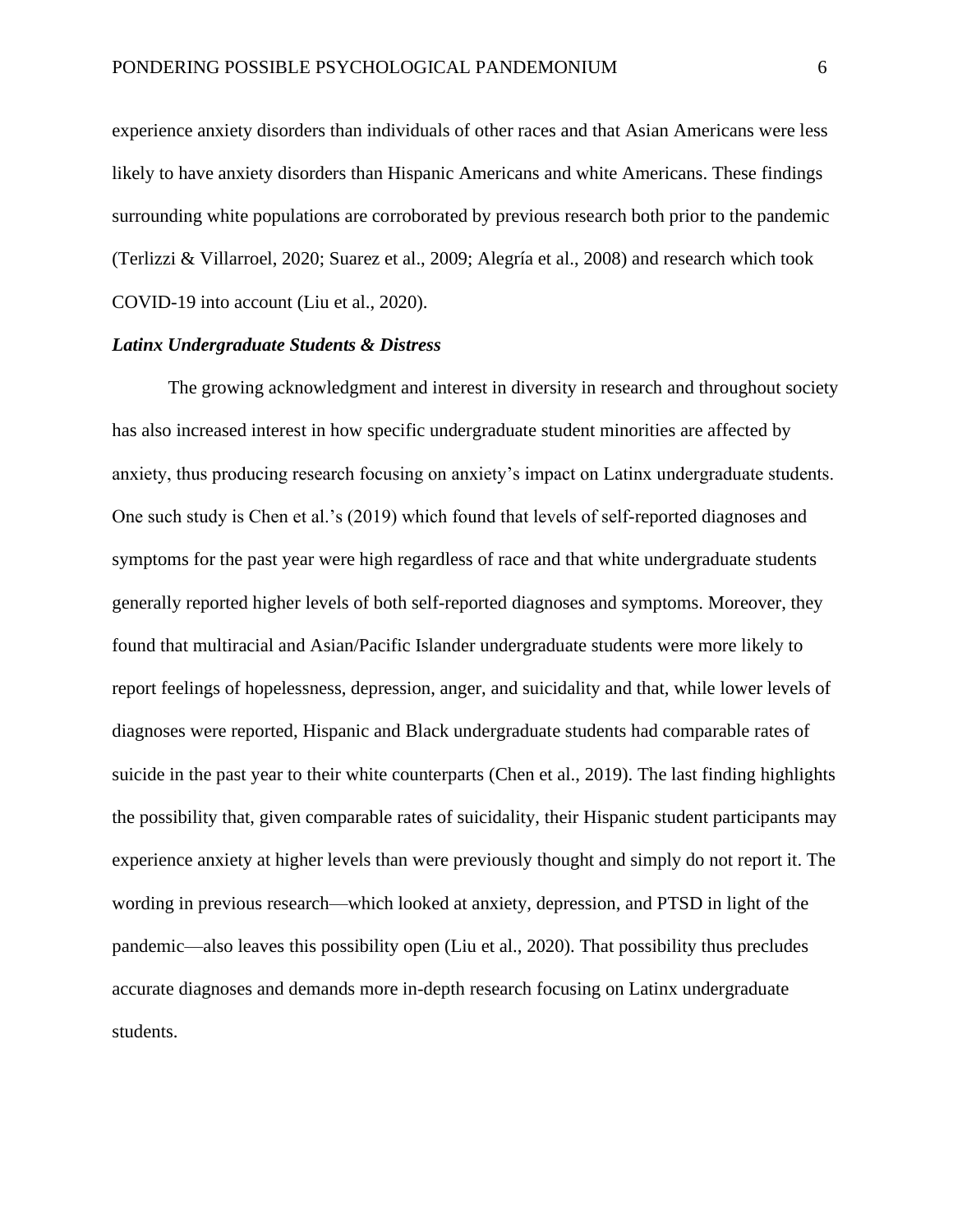## **COVID-19's Impact on Undergraduate Students' Distress Levels**

The ongoing pandemic has significantly increased the need for research that examines undergraduate students' experience of anxiety and discerns how race/ethnicity fits into that relationship. COVID-19 has shaken the globe and therefore, unfortunately, severely and negatively impacted students' mental health (Hoyt et al., 2021). Changes in everyday life like prolonged quarantine and/or restrictions for gatherings and traveling (Benke et al., 2020), shortages in supplies (Omar et al., 2021), risk of exposure or infection, and more have undoubtedly taken a toll on people's mental health and, more specifically, increased anxiety levels. However, these impacts have not been equally dispersed over populations; Latinx individuals account for 33% of COVID-19 cases in the US despite accounting for only 18% of the country's population (Robeznieks, 2020). This shows that structural inequalities have resulted in Latinx communities being disproportionately impacted by COVID-19 (Robeznieks, 2020). It is due to COVID-19's large impact that researchers have scrambled to examine the virus' myriad effects (e.g., Hussein, 2020; Nelson, 2020; Son, 2020; Stieger, 2021). For instance, Nelson et al.'s (2020) results suggested a significant increase in depression and anxiety in their sample which they generalized to wider society, that age correlated to COVID-19 concern, and that anxiety was the strongest connection to COVID-19 concern (Nelson et al., 2020). Moreover, Stieger et al. (2021) found that spending time outdoors and higher emotional well-being were connected, experiencing loneliness and poorer emotional well-being were connected and that age did not interact with this connection, and greater screen-time and poorer emotional well-being were connected. While the screen-time factor could cover anything from exposure to COVID-19 coverage to work or leisure, Stieger et al.'s findings are factors that have increasingly impacted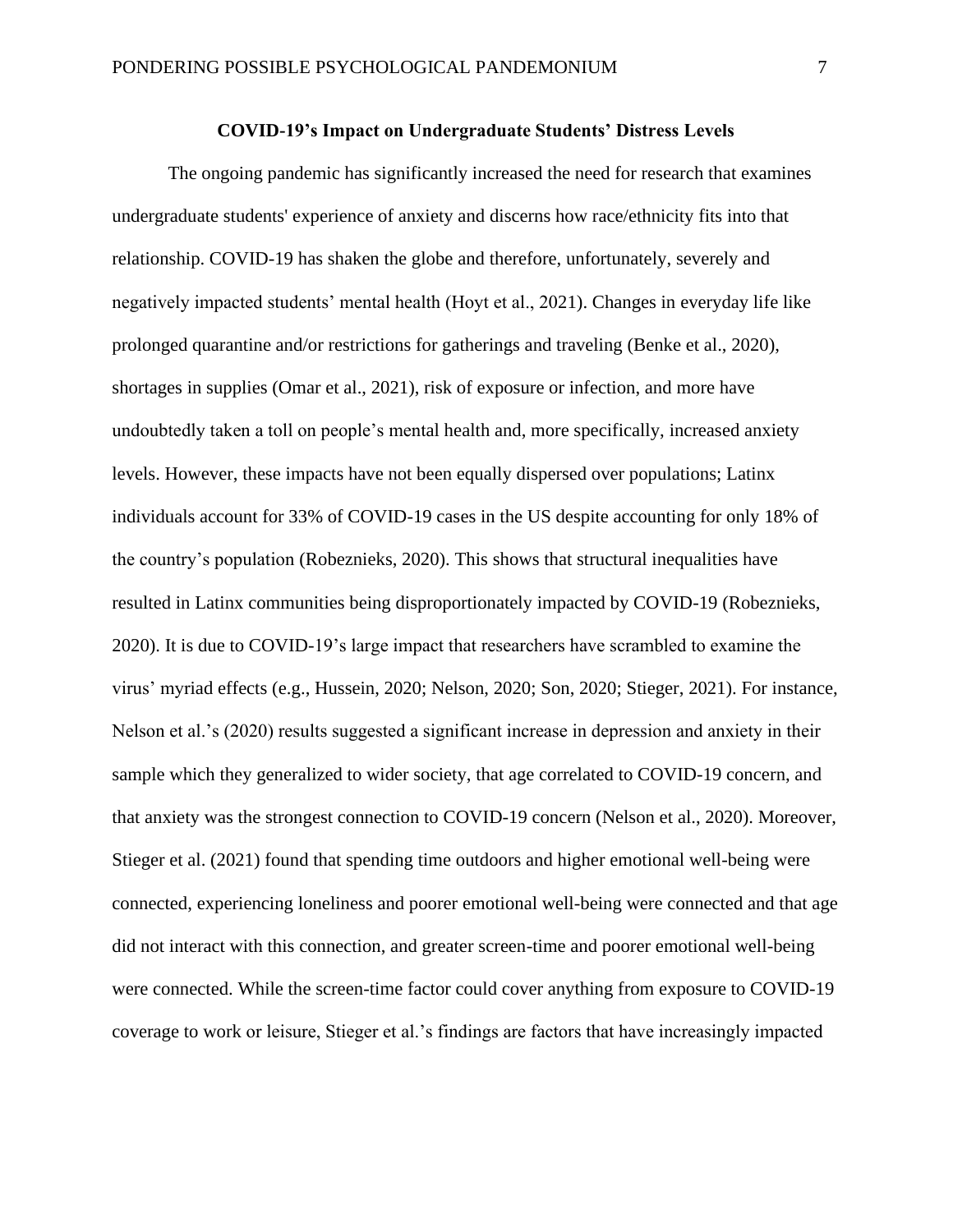people's lives—due to things like social distancing, quarantining, and changes in work/school arrangements—and have likely increased mental health issues like anxiety (Stieger et al. 2021).

In terms of students specifically, Hussein et al. (2020) found that while students did see positives to the education-related changes necessitated by the pandemic such as remote schooling—like effectiveness in terms of time and cost, increased participation, safety, and convenience—they were also painfully aware of negative impacts: large workloads, reduced focus/increased distractions, inadequate support from peers and instructors, and technology/internet issues (Hussein et al. 2020). Moreover, Son et al. (2020) found that the impact resulting from education largely moving online as a response to the pandemic—disrupted sleeping patterns, increased concerns about academic performance, distracting home environments, and decreased social interactions because of physical restrictions—increased student's distress levels as well.

Therefore, it is becoming increasingly evident that COVID-19 has seriously impacted undergraduate students' levels of stress given the various ways that it has upended regular life and exacerbated existing stressors (APA, 2020), through factors like COVID-19 exposure from the workplace (Dubay et al., 2020) and/or various restrictions (Benke et al., 2020) and factors like discrimination (APA, 2020), unemployment (Dubay et al., 2020), and housing issues (Chun et al., 2020), respectively. Given that those with chronic diseases are more at risk for COVID-19 (CDC, 2021), that the Latinx community is one of the ethnicities with the fastest rate of accumulation of chronic diseases (Quiñones et al., 2019), and that rates of chronic diseases within youth populations are increasing (Price et al., 2013), Latinx undergraduate students are thus heavily impacted by the current pandemic. This is before even considering social support, a supportive factor that mediates the relationship between stress and depression symptoms for both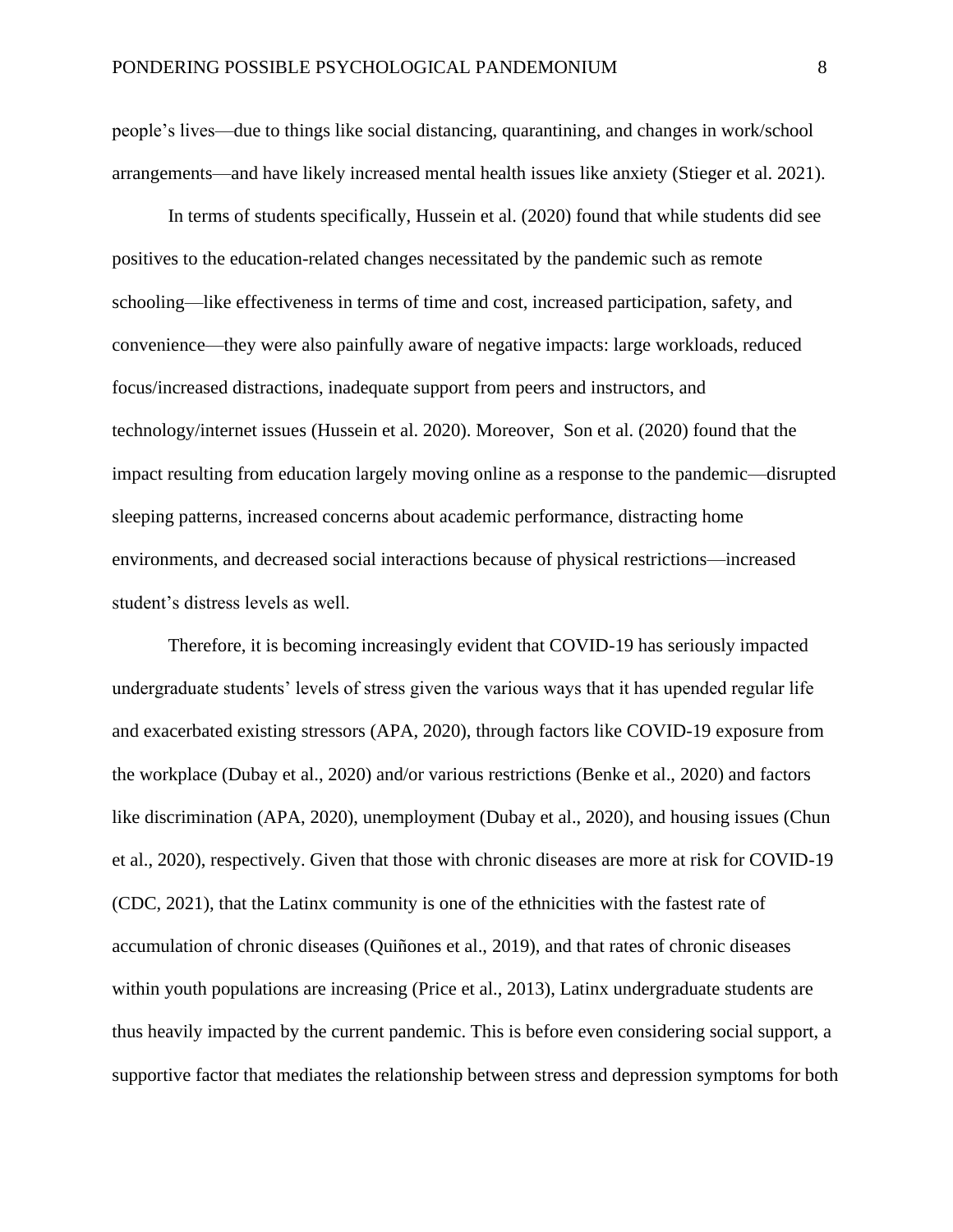Latinx and non-Hispanic white college students but that has been shown to mediate the relationship between stress and anxiety symptoms specifically for Latinx college students (Johnson-Esparza et al., 2021). This further highlights the potential risk that Latinx students now face, as COVID-19 has largely severed their support networks, and shows that conducting research to further understand how Latinx college students' distress levels were impacted by the pandemic is crucial to better understand how to help them (Johnson-Esparza et al., 2021). Beyond people, the ongoing pandemic has also impacted research in that it has affected participants' willingness to participate in traditional ways, thus introducing the need to transition to alternative methods of participation when conducting COVID-era research.

#### **Present Study**

The changes to research that resulted from the COVID-19 pandemic are best suited for the utilization of online surveys and databases when doing research, as this study did. For instance, the present study used a database that was created from data collected via surveys—a tool which, despite the challenges accompanying them, remains a good method to use when collecting data due to its strength and adaptability (Couper, 2017). Moreover, the aforementioned challenges can be mitigated by focusing on the survey's ability to motivate participants to continue filling it out and for it to be easy to understand rather than focusing on the survey's ability to be easily administered (Vicente & Reis, 2010). An example of this is the survey used to collect data for the database that the present used: the Perceived Stress Scale (PSS-10). Nielsen et al. (2019) indicated that perceived lack of control and stress can be measured approximately accurately for their sample, thereby supporting the validity of the measure (Nielsen et al., 2019).

As supported by existing research, this current study, where the distress levels of non-Hispanic white and Latinx undergraduate students will be studied, will utilize a database as its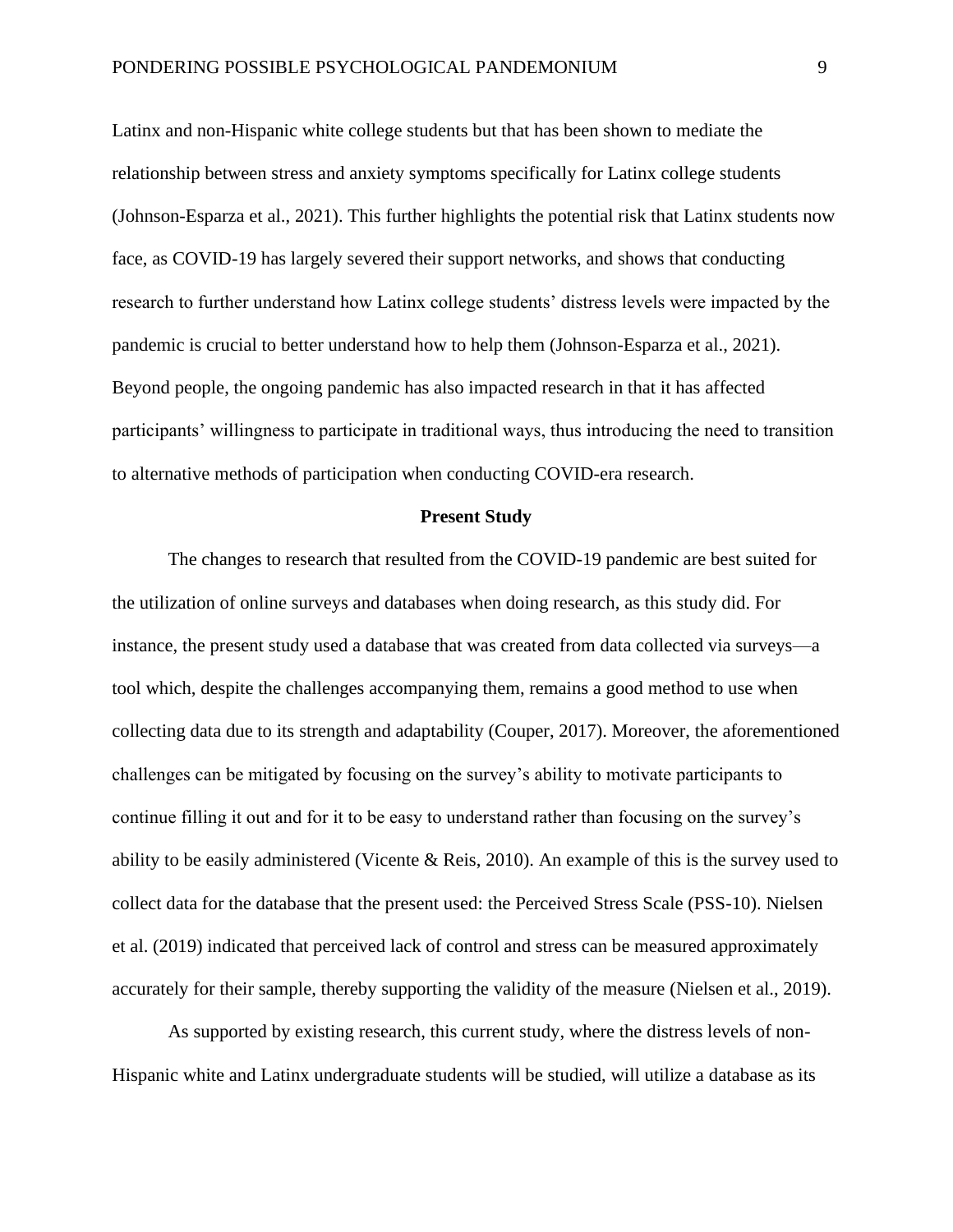source of data. However, to study the details about these two populations, the delineations of the populations themselves must first be understood. This study will refer to all those who identify as white but not as Latino/a/x or Hispanic as being non-Hispanic white. Following this, all those who identify as non-Hispanic white will not be grouped into the Latinx population. Instead, as per the definition provided by Salinas and Lozano—where Latinx is "an inclusive term that recognizes the intersectionality of sexuality, language, immigration, ethnicity, culture, and phenotype"—those who identify as either Hispanic or Latino/a/x will be grouped into the Latinx population, where the term Latinx will be used as an umbrella term (2019).

In light of the existing literature, it is hypothesized that results will show (H1) a general increase in distress levels for both populations and that (H2) Latinx undergraduate students' distress levels increase will be greater than that of the non-Hispanic white population due to factors like diminished support networks and increased perceived risk for contamination. Moreover, it is hypothesized that (H3) the difference between the two groups will be larger during the pandemic. In other words, it is anticipated that during COVID-19, Latinx and non-Hispanic white undergraduate students will report significantly higher means on the Perceived Stress Scale-10 (PSS-10; Cohen & Williamson, 1988). Alongside this, it is also anticipated that Latinx undergraduate students will report significantly higher PSS-10 scores than non-Hispanic white students prior to and during the pandemic, although the difference between the two groups is hypothesized to be larger during the pandemic.

#### **Methods**

## **Participants**

The data included in this study is a subset of a larger database from an ongoing study examining the political climate's psychological impact. The information held within the database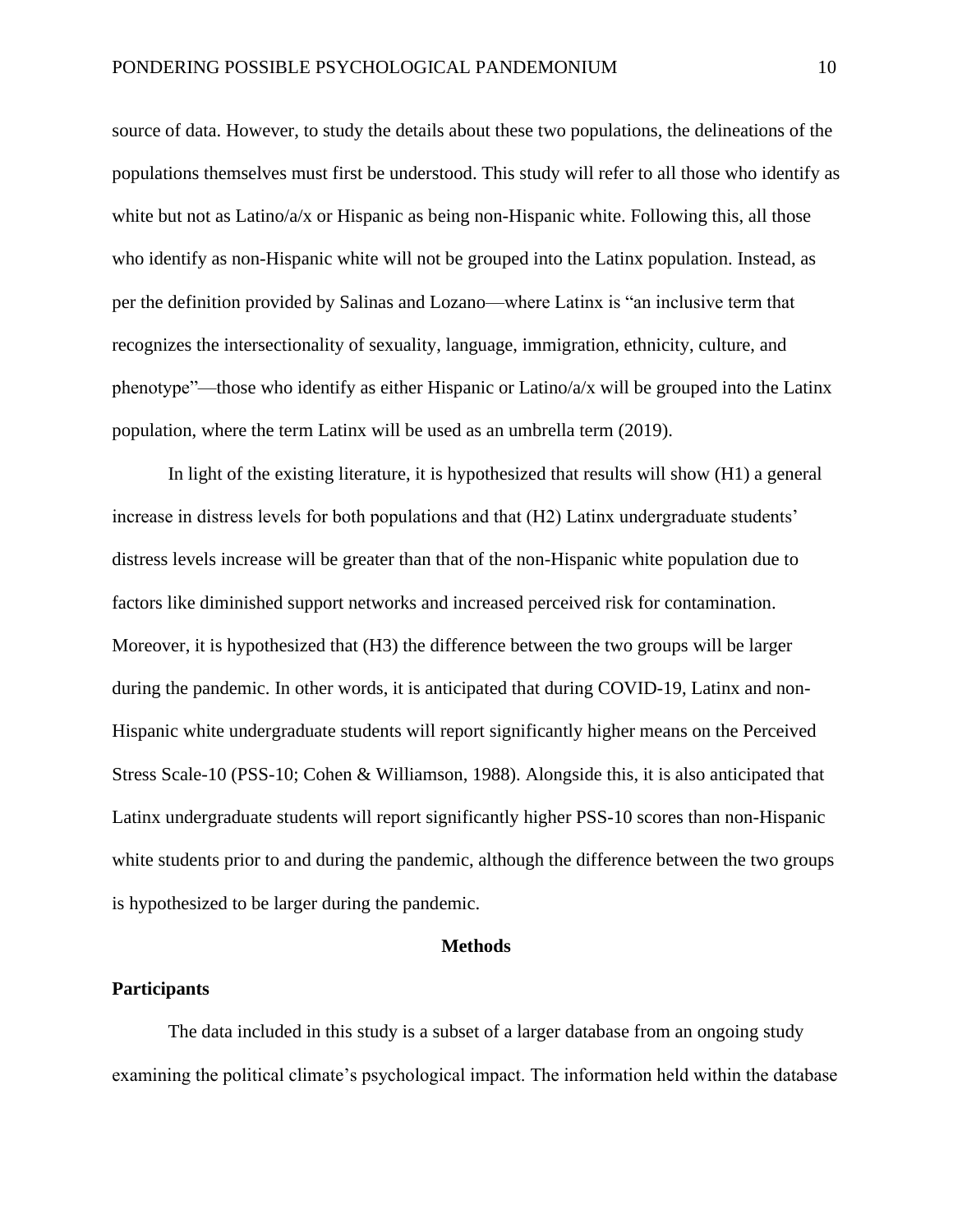was previously collected and continues to be collected in an Introduction to Psychology course at John Jay College of Criminal Justice. For this reason, participants' data for this study consisted of those students who enrolled in that undergraduate psychology course and took the aforementioned survey. Only undergraduate students in that psychology course who identify as either Latinx or non-Hispanic white and who took the survey during the aforementioned timeframes were included in this study.

This study's sample included de-identified data from 197 Latinx undergraduate students and 69 non-Hispanic white undergraduate students from John Jay. Only the data from those who completed a survey in the Fall 2019 or Spring 2020 semesters, during a two-month period prior to COVID-19 (October and November) and a two-month period during COVID-19 (March and April), were included. This is implemented so that data from before and during the pandemic can be investigated within these two populations. In order to avoid including children, who are a protected group and who cannot consent, the minimum age was 18. The sample predominantly identified as female (n = 196, 73.4%) and the average age was  $19.28$  (SD = 3.1).

## **Materials**

## *Anxiety*

**Perceived Stress Scale (PSS-10)** Levels of distress were assessed by focusing on data that came from the Perceived Stress Scale (PSS-10) which Nielsen et al. (2019) validated by showing that perceived lack of control and stress can be measured approximately accurately for their sample. It is a validated self-report measure with 10 items that ask about the frequency of experiencing specific thoughts and feelings during the last month with responses that range from " $0 =$  Never" to " $4 =$  Very Often." The PSS-10 is meant to measure the degree of perceived stress, the perception of stress, and how "unpredictable, uncontrollable, and overloaded"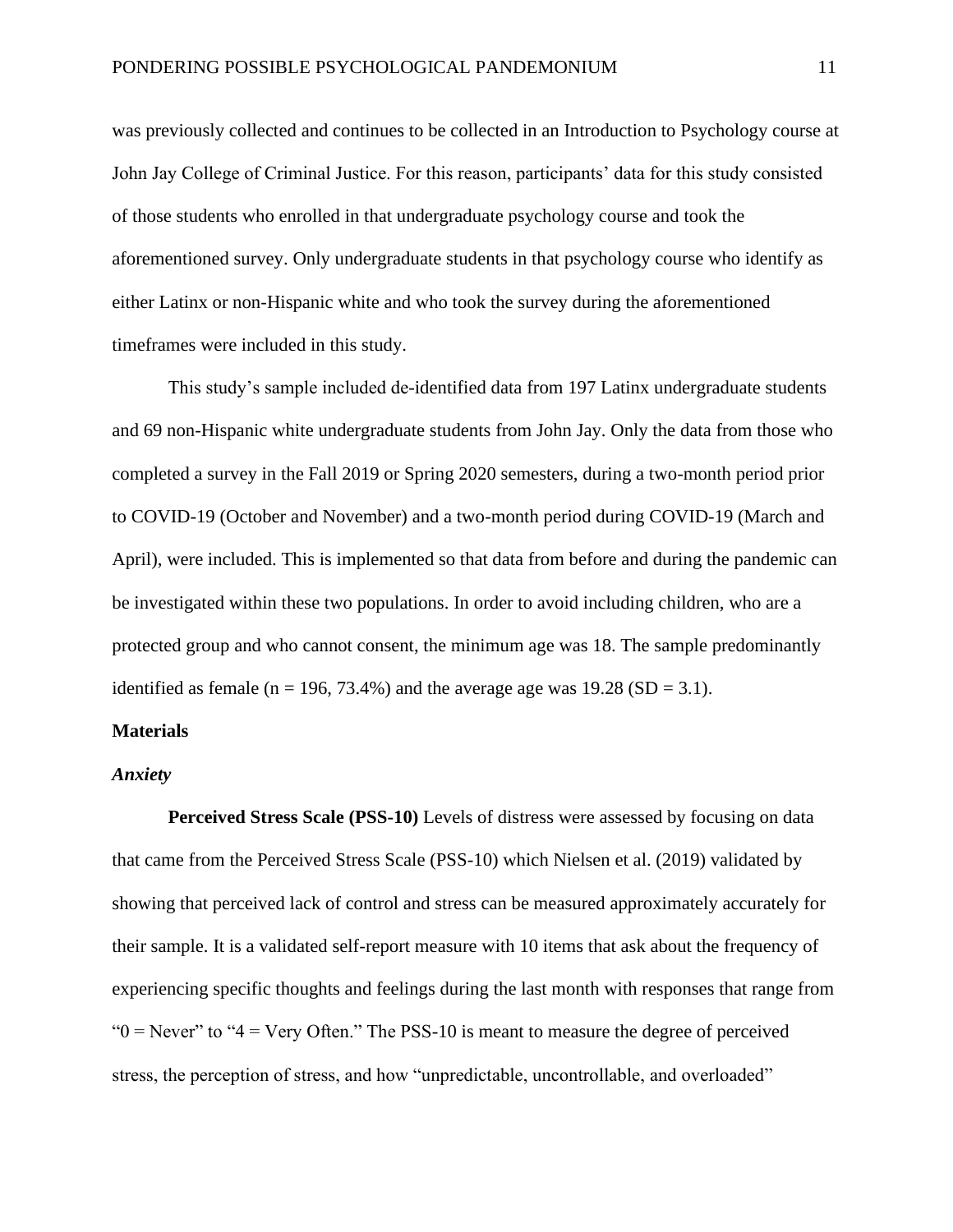participants perceived their life to be (Cohen & Williamson, 1988). It was designed for use in community populations that have at least a middle school education; this intention behind its creation, therefore, makes its use in this context—with college students—logical and appropriate. Its items and item alternatives are general and easily comprehensible, thereby decreasing participants' possible confusion.

## **Procedure**

This study was conducted in accordance with John Jay College's internal review board. The database that was used was based on responses from a survey which participants took online and spent approximately 30 to 45 minutes completing. The database, and thus this study, used the student subject pool where students were able to self-select studies they would like to participate in from a number of possible studies or an opt-out essay. A two-way ANOVA was run on the subset of archival data that was selected from the existing database according to the aforementioned criteria. This was done in order to compare how levels of distress in undergraduate students were impacted by time—time meaning before and during the pandemic—after data that meets these inclusion criteria were identified.

#### **Results**

A 2-factor ANOVA was run, looking at participants' race and the semester they took the survey in in order to examine the main effect of race, semester, and their interaction. These were all shown to be insignificant, though the marginal means demonstrated an interesting but insignificant pattern: both populations' distress levels were high pre-COVID, but, during COVID, that of the Latinx population increased slightly while that of the non-Hispanic white population underwent a notable increase (see figure 1). Results indicated that all participants demonstrated consistent moderate levels of stress throughout the time periods, with means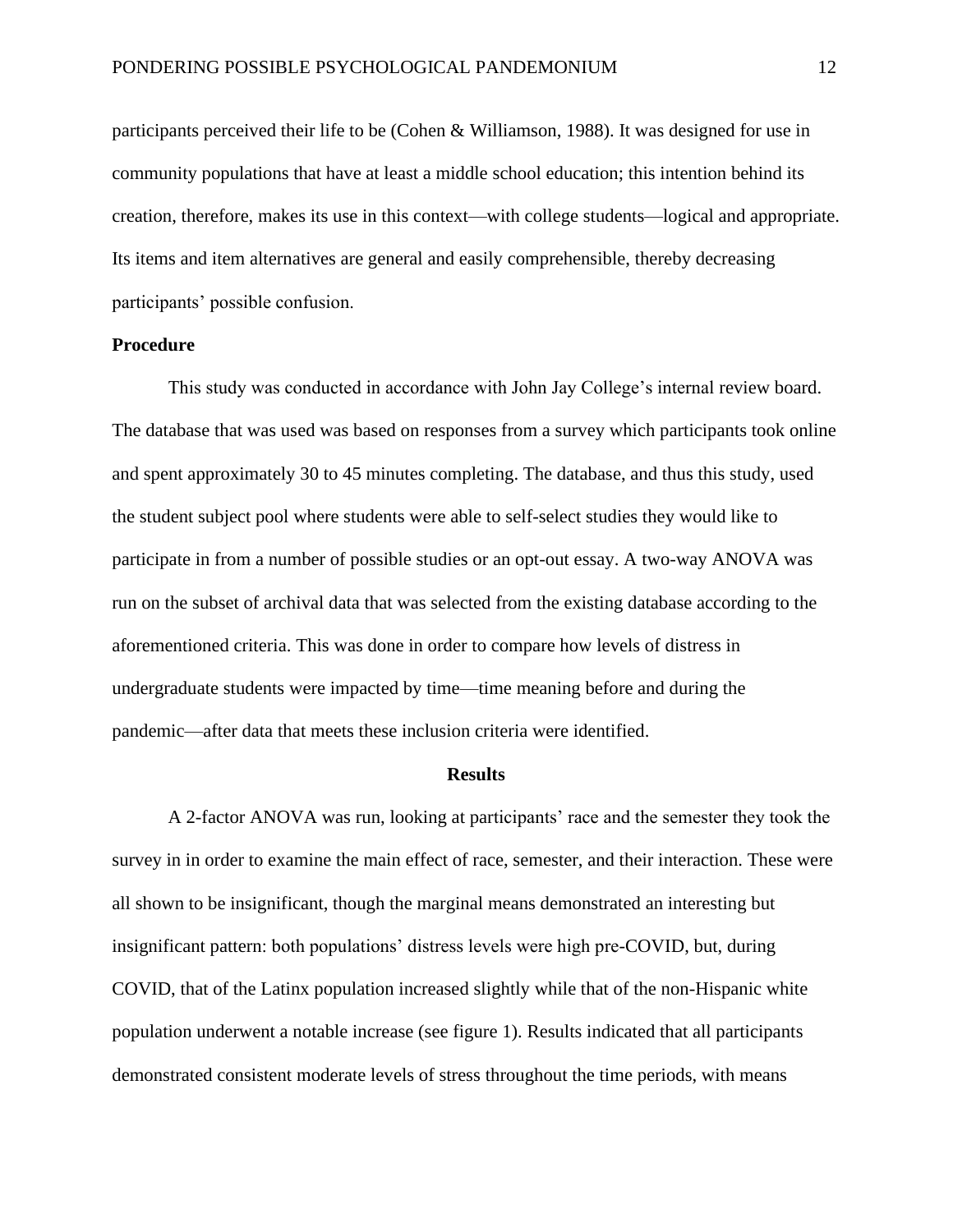ranging from 18.7 (SD = 6.98) through 20.7 (SD = 6.47). The majority of participants (n = 132, 83.6%) scored in the moderate or high range for stress, with virtually identical percentages for white and Latinx students at each time period. There was no significant interaction for ethnicity and semester,  $F(1, 262) = .38$ ,  $p = 0.38$ . As a result, none of the hypotheses were supported as (H1) there was not a general increase in distress levels for both populations; (H2) Latinx undergraduate students' distress levels increase were not greater than those of the non-Hispanic white population's because, not only was there no increase, but the levels were virtually identical; and (H3) the difference between the two groups was not larger during the pandemic.



| ч. |  |
|----|--|
|    |  |

Table 1

| <b>Estimated Marginal Means Race x Semester</b> |        |        |       |  |
|-------------------------------------------------|--------|--------|-------|--|
|                                                 |        | м      | SD    |  |
| White                                           | Fall   | 18.698 | 0.947 |  |
|                                                 | Spring | 20.687 | 1.723 |  |
| Latinx                                          | Fall   | 20.143 | 0.673 |  |
|                                                 | Spring | 20.772 | 0.719 |  |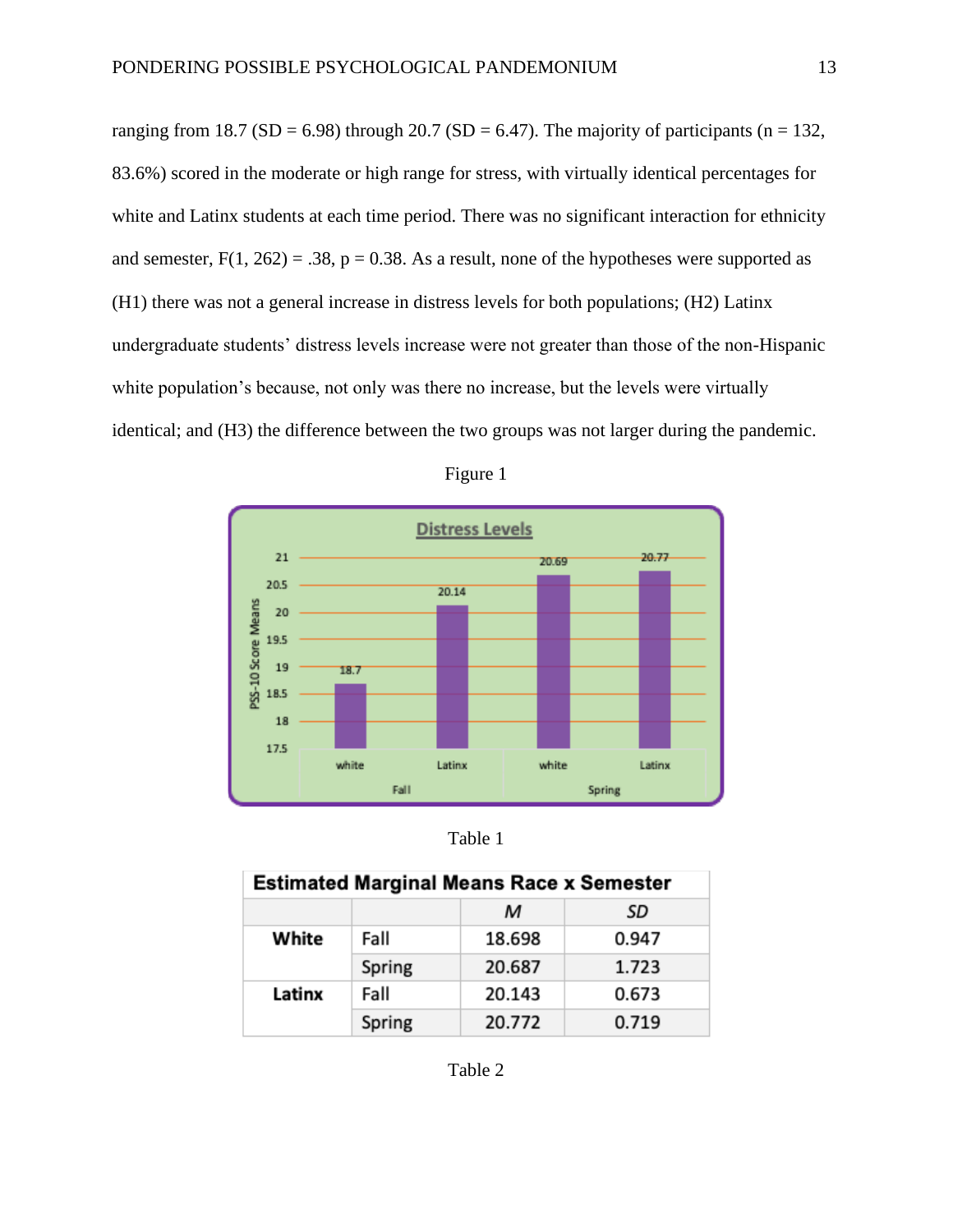|                                               |      | <b>Value Label</b> | N   |
|-----------------------------------------------|------|--------------------|-----|
| <b>RACE</b>                                   | .00. | White              | 69  |
|                                               | 1.00 | Latinx             | 197 |
| Please indicate the current                   |      | Fall               | 158 |
| semester and year below. -<br><b>Semester</b> | 2    | Spring             | 108 |

#### **Between-Subjects Factors**

#### **Discussion**

It was anticipated that the results would suggest an increase in distress levels in both groups of undergraduate students given anxiety's already strong presence in this population (The American Institute of Stress, 2019), COVID-19's negative impacts on mental health (Hoyt et al., 2021), and other factors like school spillover and burnout (Pedersen & Jodin, 2016; Koutsimani, 2019). Moreover, it was also expected that data would show a larger increase in distress levels for Latinx undergraduate students, given factors like discrimination (APA, 2020), COVID-19 exposure from the workplace (Dubay et al., 2020), unemployment (Dubay et al., 2020), and housing issues (Chun et al., 2020) that impact this population which may affect the non-Hispanic white undergraduate student population differently. Further, it was anticipated that the data would also suggest that the restrictions against congregating with others (Benke et al., 2020) and shortages in supplies (Omar et al., 2021) might serve a significant role in escalating the distress that originated from the possibility of contagion within both populations. However, our findings did not support these hypotheses.

Both populations demonstrated consistent moderate levels of stress throughout the time periods with virtually identical percentages for both populations during each time period. These results do, however, highlight an important finding: college students consistently live and operate under moderate to high levels of stress. Given that this sample came from a location and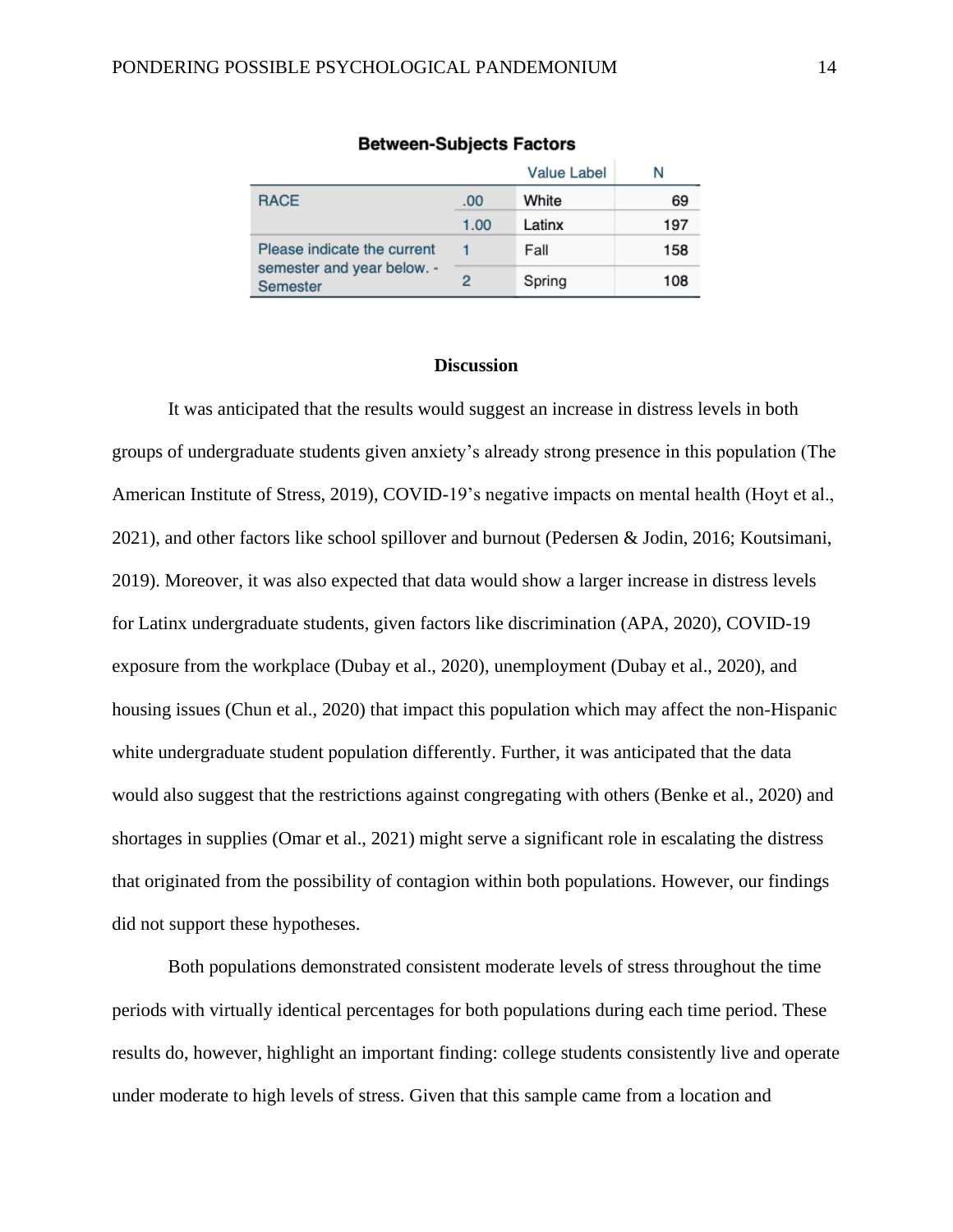population that was particularly impacted by the pandemic in March 2020, the lack of a significant increase in stress levels was surprising. The results may suggest the need for a focus on consistent support for college students.

Additionally, though not significant, the interesting pattern shown in figure 1 presents the possibility of the Latinx population having better resilience than the non-Hispanic white population given that the latter's increase of distress during COVID-19 far exceeded that of the former, despite both starting out with high distress levels pre-COVID-19. A potential explanation might be found in the resilience theory, a widely defined notion of which Greene et al. (2003) highlighted two definitions in the existing literature: "the ability to overcome adversity, and be successful in spite of exposure to high risk" and the "ability to sustain competence under pressure and the capacity to recover from trauma." Tying in this theory suggests that since Latinx individuals are people of color and thus part of a marginalized group, they deal with stressors/adversity more frequently and at an earlier age than non-Hispanic whites, and so when they are faced with new stressors/adversity they are able to cope with them more effectively than their non-Hispanic white peers as a result of their being forced to learn how to do so from a young age. This resilience would then translate to the Latinx population's response to the stressors of the COVID-19 pandemic as suggested by their distress levels' slight increase.

A strength of this study is that it combines two populations (Latinx  $\&$  non-Hispanic white undergraduate students). While each group has been previously studied, not enough research has focused on studying both groups simultaneously to identify differences and similarities in how they experience and cope with distress. Another strength is that this study investigates how COVID-19 impacted said populations, thereby supporting ongoing pandemic-related research (Hoyt et al., 2021; Nelson et al., 2020; Stieger et al., 2021; Hussein et al., 2020; Son et al., 2020).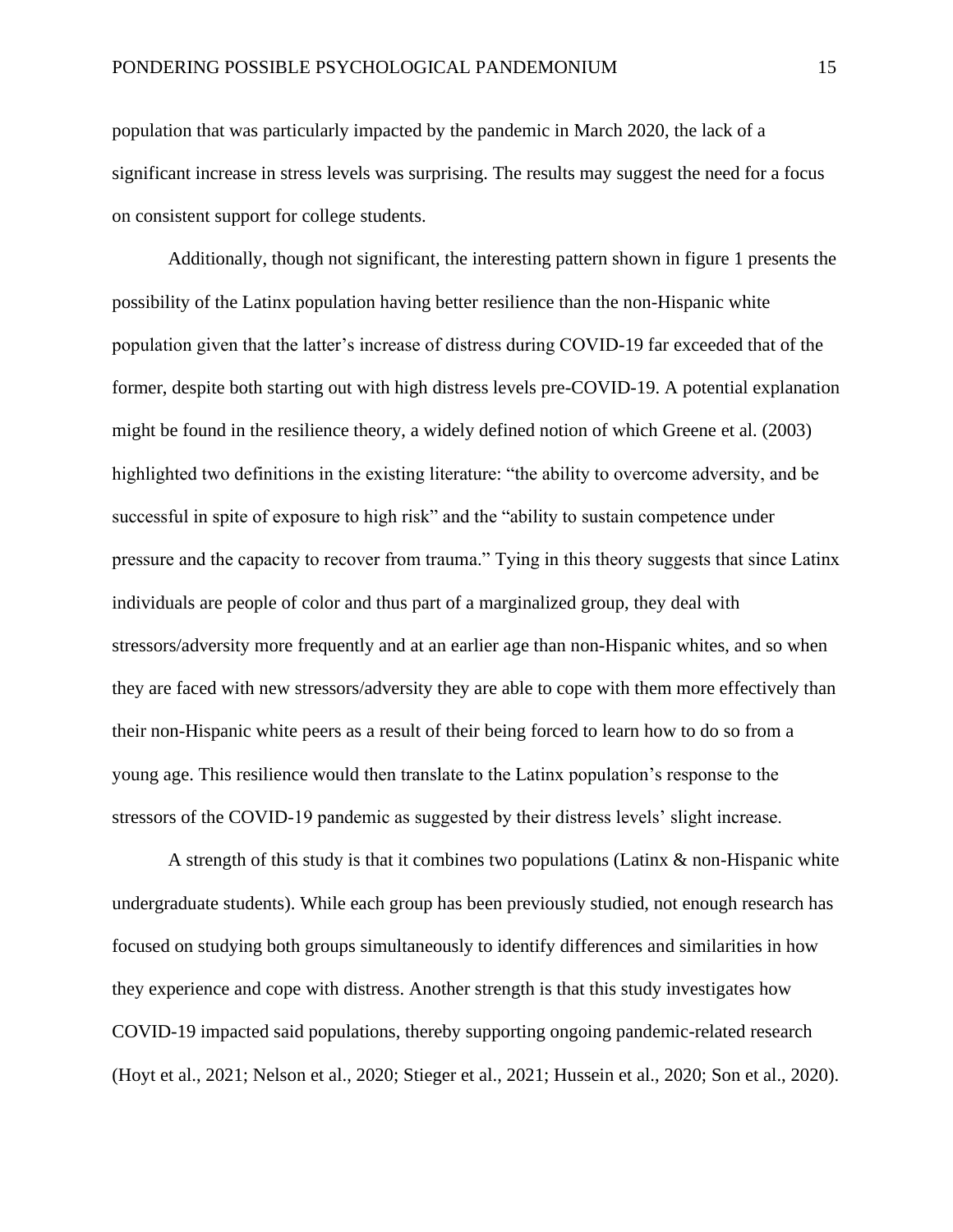One limitation was the small sample size which may have impacted the results. Future research should aim for upwards of 200 participants per group, at least, and perhaps even strive to conduct a longitudinal study in order to gain further insight into these groups. Another limitation of this study is that the methods may be vulnerable to bias-related issues given that the database this study relied on was reliant on a self-administered survey, a tool that is known to have potential vulnerabilities. Given this, the sample details themselves and the measure included in the study may also be open to those potential vulnerabilities. However, this limitation should be adequately mitigated given the study's use of and focus on data that comes from a validated measure (Cohen & Williamson, 1988).

This study adds to the literature regarding distress within Latinx student populations. It also diversifies the literature that examines non-Hispanic white populations by looking at a portion of said population that is possibly distinct from the collective population that is regarded as the 'norm'—given that a significant number of students at John Jay College come from lowincome backgrounds, are first-generation college students, and are born outside the United States (John Jay College), factors that could differently impact their experience of mental health issues like distress (Alvarez et al., 2019). Additionally, this study furthers COVID-19 research by investigating how it impacted distress within certain groups (Latinx, non-Hispanic whites, and student populations). Therefore, this study provides insight that can help facilitate growth in treatment, equity of resources, self-understanding, the identification of areas where more support is needed, and future research by providing additional and specific information regarding the connections between these two populations and how they fared both prior to and during the pandemic. The possibility of identifiable markers within the online database's data somehow connecting back to participants via something like hacking poses a potential ethical issue—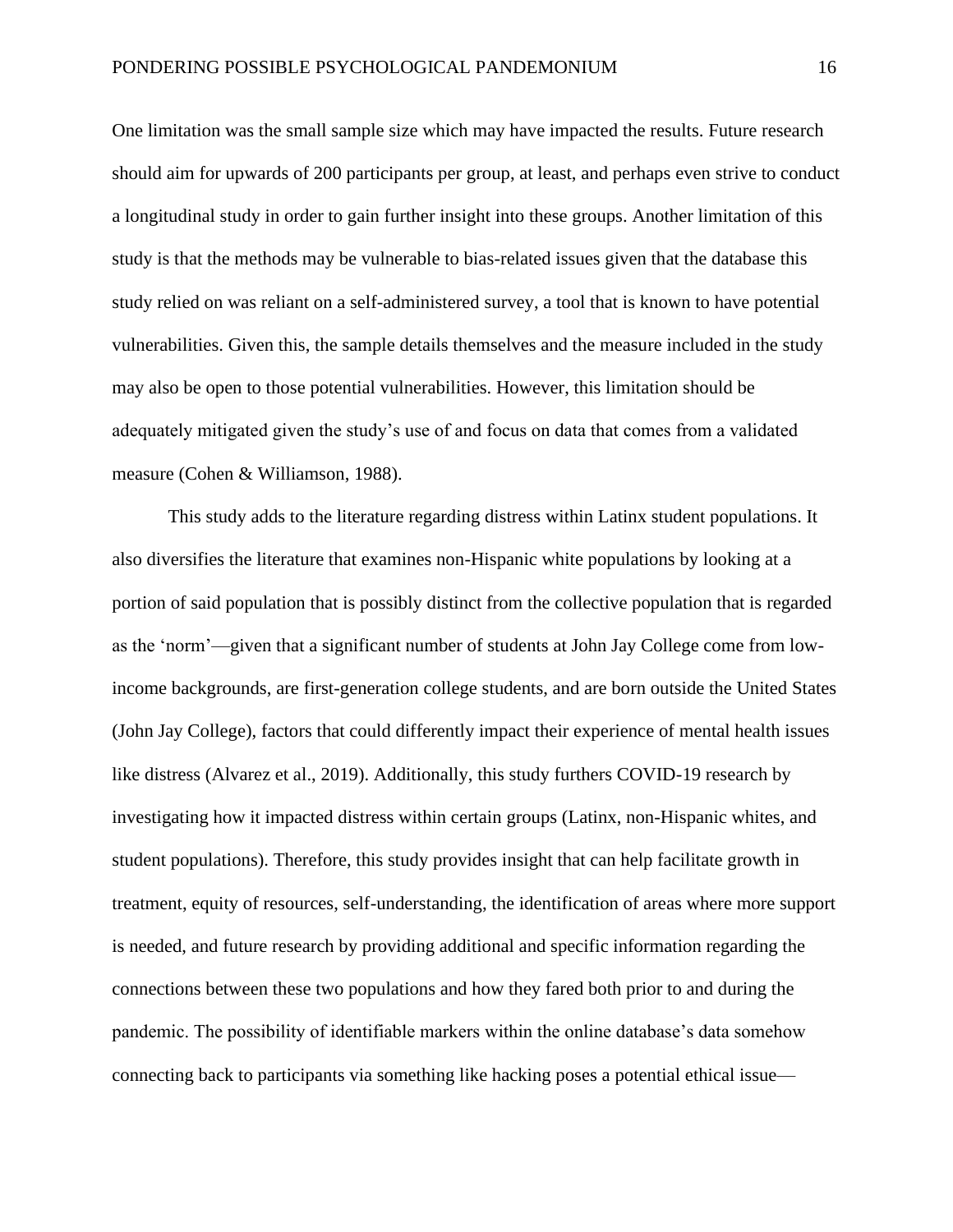however, given that the data is de-identified, this risk is sufficiently mitigated. Possible future research includes: investigating these factors at different institutions and at different ages, using different measures to examine these same variables, assessing whether there are gender differences and what that might suggest, and exploring further specific subgroups within the two populations.

Ultimately, the college students in this sample reported moderate to high distress even before the pandemic. This discovery likely indicates that this population is managing multiple responsibilities and dealing with a lot of stressors. Therefore, this research suggests that more interventions and resources are needed for students with such high distress, including counseling, mentorship, and other avenues of support that are readily accessible to them throughout their college experience.

## **Conclusion**

Given the literature and methodology, it was logical to expect an increase in distress within the chosen populations. Thus, the anticipated results suggested potential differences in how COVID-19 impacted these two populations, which might have reflected differences between the two groups, in addition to reflecting how specific aspects of the pandemic affected distress levels. However, the results did not show significant increases and therefore did not support the proposed hypotheses. Instead, it was found that students are constantly operating under moderate levels of stress throughout the time periods, with the majority of participants scoring in the moderate or high range for stress. This reveals that though the pandemic has undoubtedly wreaked havoc on people's lives, with students being no less impacted by the changes that resulted from it, college students have already been working under significant levels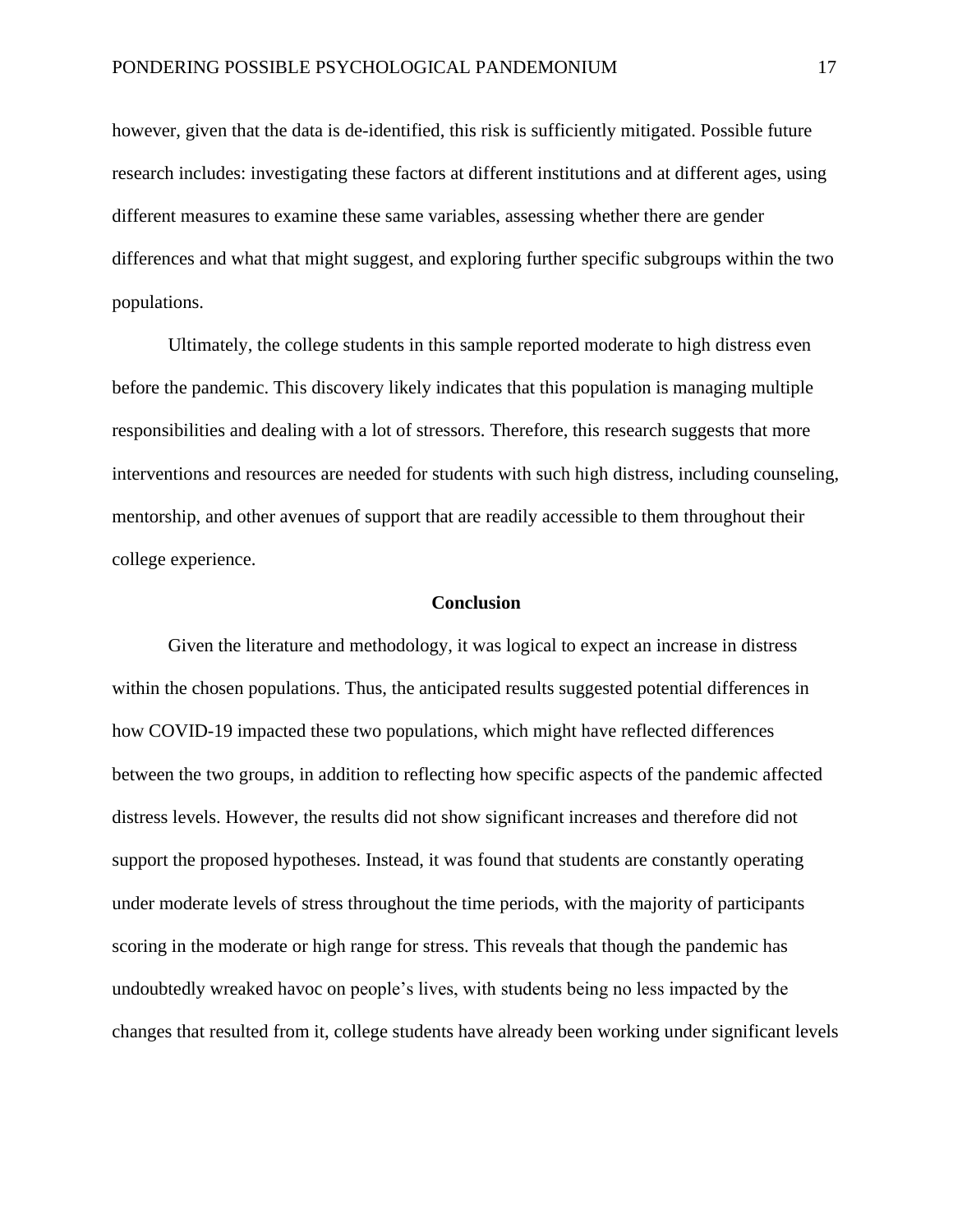of stress for extended periods of time, signaling the need for further support and potential changes to how students are expected and/or forced to operate.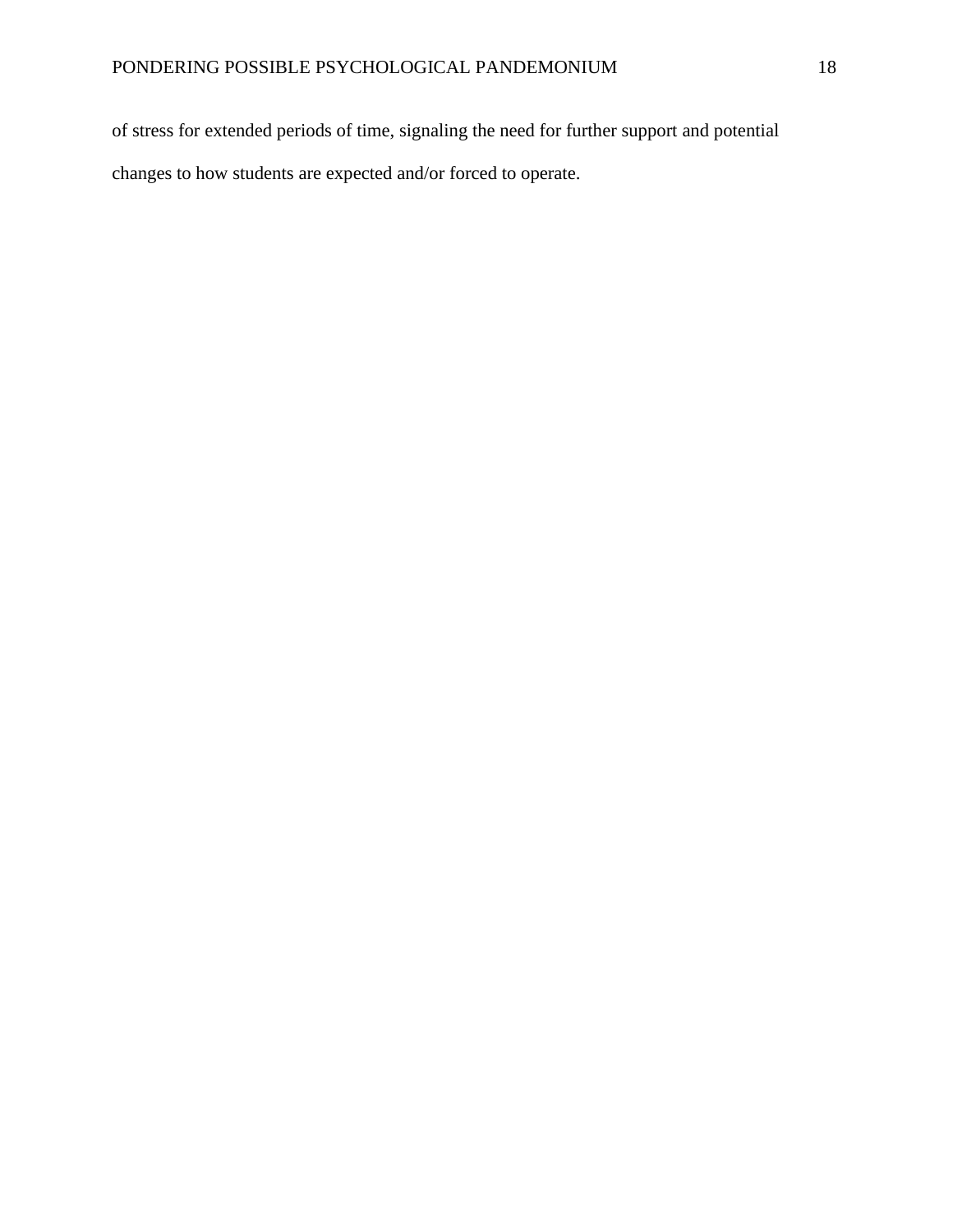#### **References**

- Alegría, M., Canino, G., Shrout, P. E., Woo, M., Duan, N., Vila, D., ... & Meng, X. L. (2008). Prevalence of mental illness in immigrant and non-immigrant US Latino groups. *American Journal of Psychiatry, 165*(3), 359-369.
- Alvarez, K., Fillbrunn, M., Green, J. G., Jackson, J. S., Kessler, R. C., McLaughlin, K. A., Sadikova, E., Sampson, N. A., & Alegría, M. (2019). Race/ethnicity, nativity, and lifetime risk of mental disorders in US adults. *Social Psychiatry and Psychiatric Epidemiology: The International Journal for Research in Social and Genetic Epidemiology and Mental Health Services, 54*(5), 553–565. https://doiorg.ez.lib.jjay.cuny.edu/10.1007/s00127-018-1644-5.
- American Psychiatric Association. (2014). Anxiety Disorders. *DSM Library*. https://dsm-psychiatryonline-

org.ez.lib.jjay.cuny.edu/doi/full/10.1176/appi.books.9780890425596.dsm05.

- American Psychological Association. (2020). Stress in America™ 2020: A National Mental Health Crisis. https://www.apa.org/news/press/releases/stress/2020/sia-mental-health-crisis.pdf.
- Asnaani, A. , Richey, J. A. , Dimaite, R. , Hinton, D. E. & Hofmann, S. G. (2010). A cross-ethnic comparison of lifetime prevalence rates of anxiety disorders. *The Journal of Nervous and Mental Disease*, *198*(8), 551-555. doi: 10.1097/NMD.0b013e3181ea169f. https://oce-ovidcom.ez.lib.jjay.cuny.edu/article/00005053-201008000-00004/HTML
- Bandelow, B., & Michaelis, S. (2015). Epidemiology of anxiety disorders in the 21st century. *Dialogues in Clinical Neuroscience*, *17*(3), 327–335.

Beiter, R., Nash, R., McCrady, M., Rhoades, D., Linscomb, M., Clarahan, M., & Sammut, S.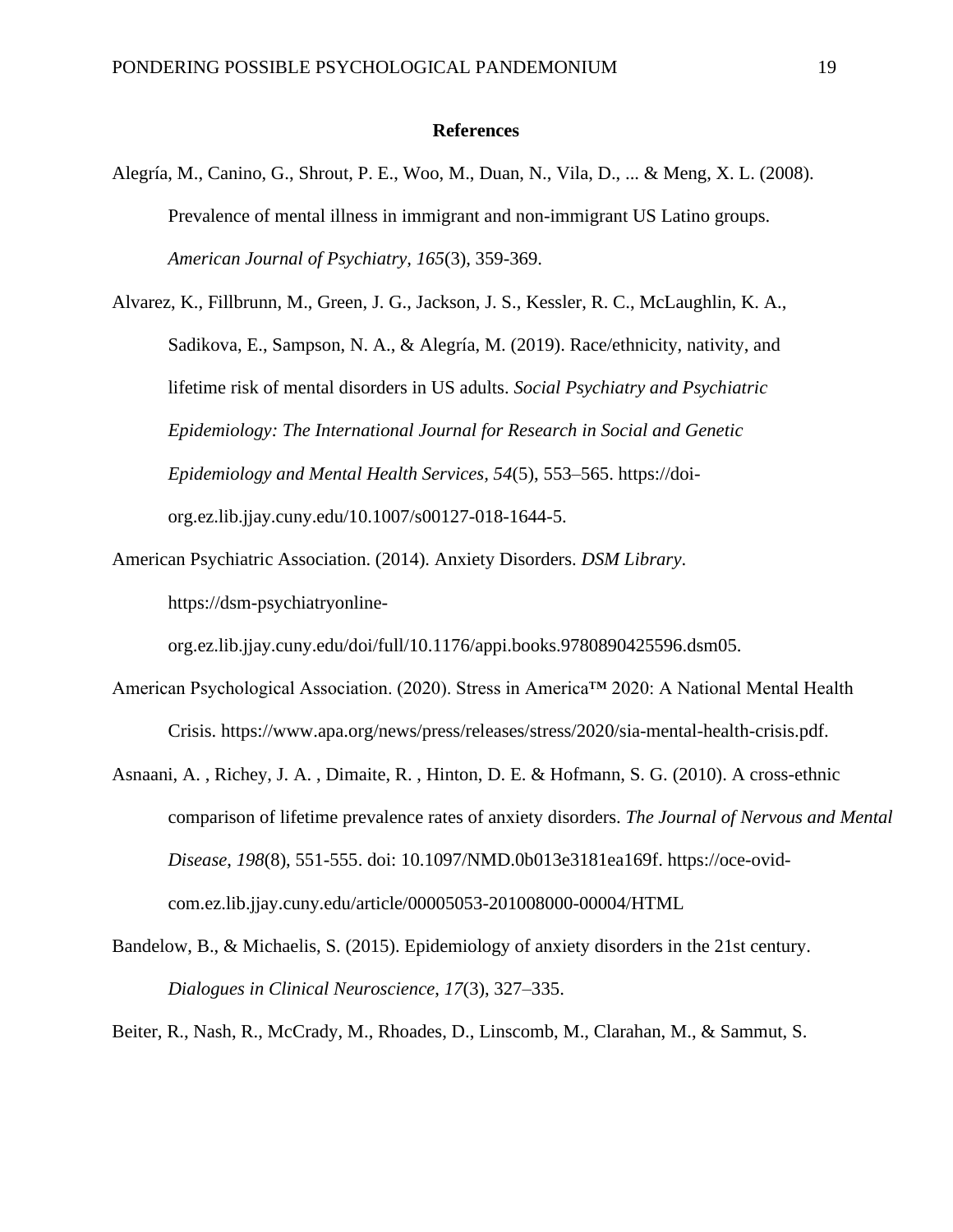(2015). The prevalence and correlates of depression, anxiety, and stress in a sample of college students. *Journal of affective disorders, 173*, 90-96.

- Benke, C., Autenrieth, L. K., Asselmann, E., & Pané-Farré, C. A. (2020). Lockdown, quarantine measures, and social distancing: Associations with depression, anxiety and distress at the beginning of the COVID-19 pandemic among adults from Germany. *Psychiatry Research, 293*, 113462. https://www-sciencedirectcom.ez.lib.jjay.cuny.edu/science/article/pii/S0165178120331231
- Centers for Disease Control and Prevention (CDC). (2021). *Certain Medical Conditions and Risk for Severe COVID-19 Illness*. Centers for Disease Control and Prevention. https://www.cdc.gov/coronavirus/2019-ncov/need-extra-precautions/peoplewith-medical-conditions.html.
- Chen, J., Stevens, C., Wong, S., & Liu, C. (2019). Psychiatric symptoms and diagnoses among U.S. college students: A comparison by race and ethnicity. *Psychiatric Services (Washington, D.C.), 70*(6), 442–449. https://doi.org/10.1176/appi.ps.201800388
- Chun, Y., Roll, S., Miller, S., Lee, H., Larimore, S., & Grinstein-Weiss, M. (2020). Racial and Ethnic Disparities in Housing Instability during the COVID-19 Pandemic. Social Policy Institute Working Paper. *Social Policy Institute at Washington University in St. Louis*. https://openscholarship.wustl.edu/spi\_research/38/
- Cohen, S. and Williamson, G. Perceived stress in a probability sample of the United States. Spacapan, S. and Oskamp, S. (Eds.) *The Social Psychology of Health*. Newbury Park, CA: Sage, 1988.
- Couper, M. (2017). New developments in survey data collection. *Annual Review of Sociology, 43*(1), 121–145. https://doi.org/10.1146/annurev-soc-060116-053613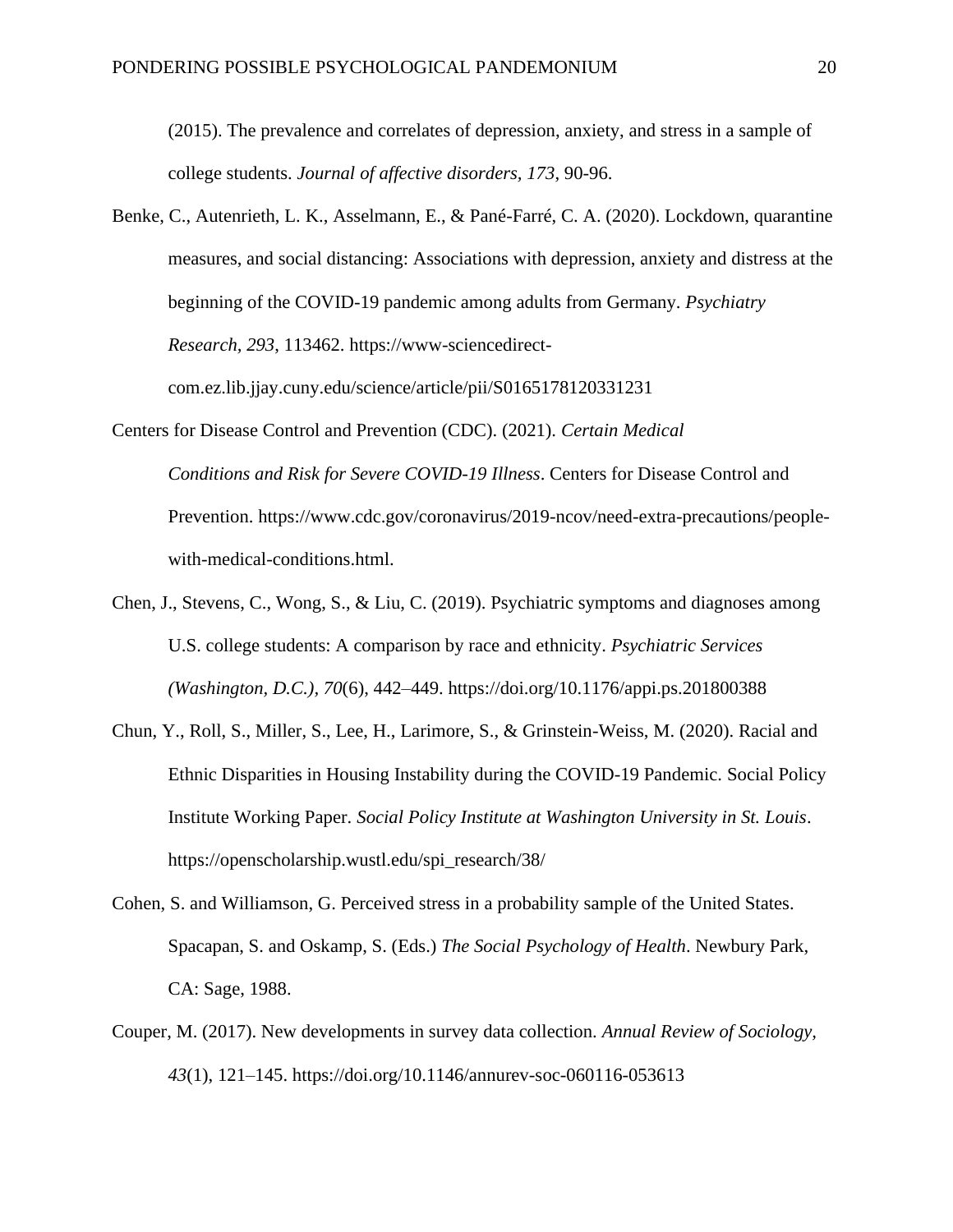- Dubay, L., Aarons, J., Brown, K. S., & Kenney, G. M. (2020). How risk of exposure to the coronavirus at work varies by race and ethnicity and how to protect the health and wellbeing of workers and their families. *Health Policy Center, Research Report, December.* https://www.urban.org/sites/default/files/publication/103278/how-risk-of-exposure-tothe-coronavirus-at-work-varies\_0.pdf
- Greene, R. R., Galambos, C., & Lee, Y. (2003). Resilience theory: Theoretical and professional conceptualizations. Journal of Human Behavior in the Social Environment, 8(4), 75–91. https://doi-org.ez.lib.jjay.cuny.edu/10.1300/J137v08n04\_05
- Hoyt, L. T., Cohen, A. K., Dull, B., Castro, E. M., & Yazdani, N. (2021). "Constant stress has become the new normal": Stress and anxiety inequalities among US College students in the time of covid-19. *Journal of Adolescent Health, 68*(2), 270-276.
- Hussein, E., Daoud, S., Alrabaiah, H., & Badawi, R. (2020). Exploring undergraduate students' attitudes towards emergency online learning during COVID-19: A case from the UAE. *Children and Youth Services Review, 119*, 105699.
- John Jay College. Student Success at John Jay College. *Student Success at John Jay College brochure*.

http://www.jjay.cuny.edu/sites/default/files/students\_main/StudentSuccess\_at\_JJC\_broch ure.pdf.

Johnson-Esparza, Y., Rodriguez Espinosa, P., Verney, S. P., Boursaw, B., & Smith, B. W. (2021).

Social support protects against symptoms of anxiety and depression: Key variations in Latinx and non-Latinx White college students. *Journal of Latinx Psychology, 9*(2), 161– 178. https://doi-org.ez.lib.jjay.cuny.edu/10.1037/lat0000184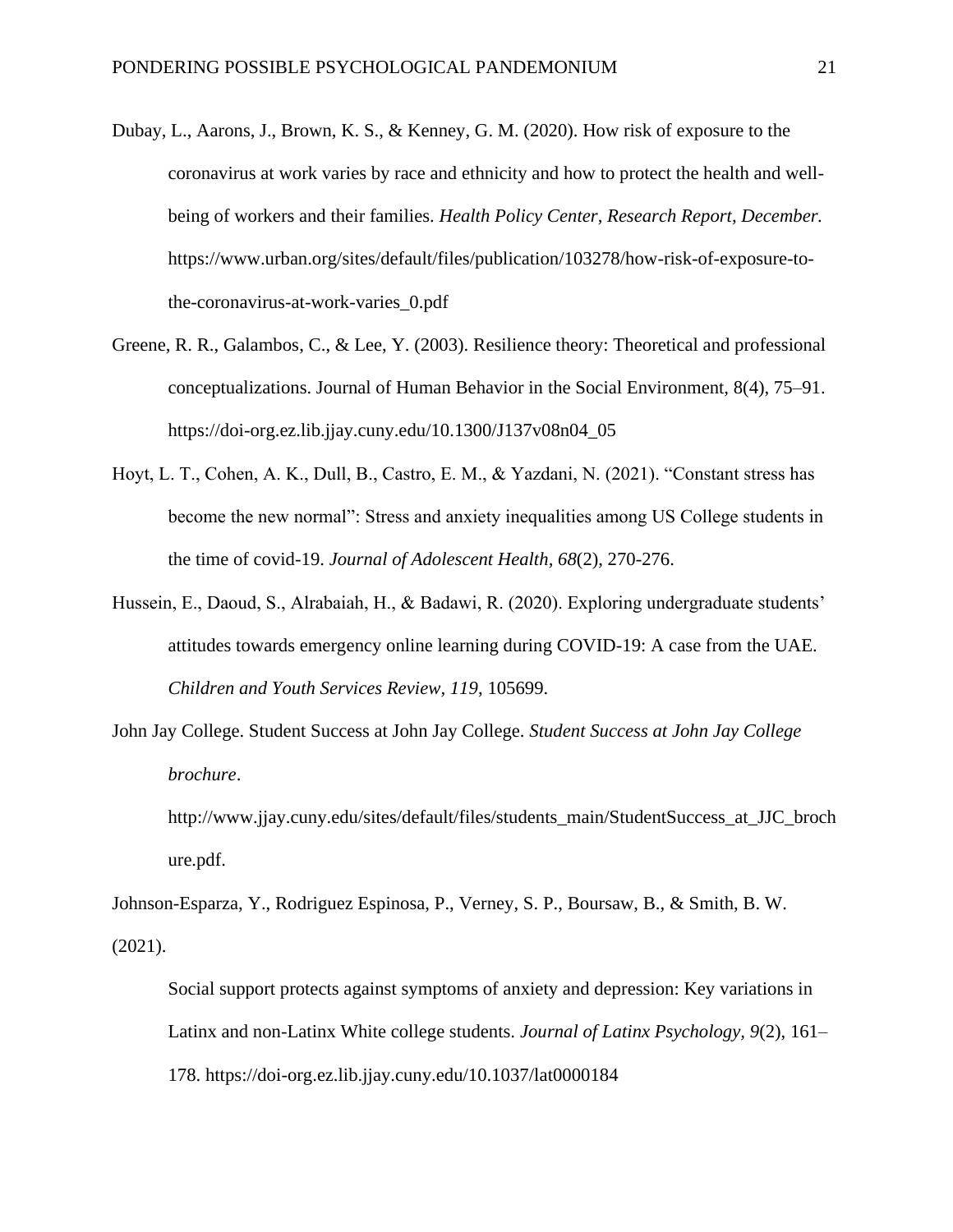- Karno, M., Golding, J. M., Burnam, M. A., Hough, R. L., Escobar, J. I., Wells, K. M., & Boyer, R. (1989). Anxiety disorders among Mexican Americans and non-Hispanic whites in Los Angeles. *Journal of Nervous and Mental Disease*.
- Koutsimani, P., Montgomery, A., & Georganta, K. (2019). The relationship between burnout, depression, and anxiety: A systematic review and meta-analysis. *Frontiers in Psychology*, *10*. https://doi-org.ez.lib.jjay.cuny.edu/10.3389/fpsyg.2019.00284
- Liu, C. H., Zhang, E., Wong, G. T. F., & Hyun, S. (2020). Factors associated with depression, anxiety, and PTSD symptomatology during the COVID-19 pandemic: Clinical implications for US young adult mental health. *Psychiatry Research, 290*, 113172.
- Mental Health America. How Race Matters: What We Can Learn from Mental Health America's Screening in 2020. *Mental Health America*. https://mhanational.org/mental-health-data-2020 .
- Muntaner, C., Eaton, W. W., Miech, R., & O'campo, P. (2004). Socioeconomic position and major mental disorders. *Epidemiologic reviews, 26*(1), 53-62.
- National Institute of Mental Health. (2017). Any Anxiety Disorder. *National Institute of Mental Health*. https://www.nimh.nih.gov/health/statistics/any-anxiety-disorder.shtml.
- Nelson BW, Pettitt A, Flannery JE, Allen NB. (2020). Rapid assessment of psychological and Epidemiological correlates of COVID-19 concern, financial strain, and health-related behavior change in a large online sample. *PLoS ONE 15*(11): e0241990. https://doi.org/10.1371/journal.pone.0241990
- Nielsen, Tine, and Jesper Dammeyer. "Measuring Higher Education Students' Perceived Stress: An IRT-Based Construct Validity Study of the PSS-10." *Studies in educational evaluation 63* (2019): 17–25. Web. https://doi.org/10.1016/j.stueduc.2019.06.007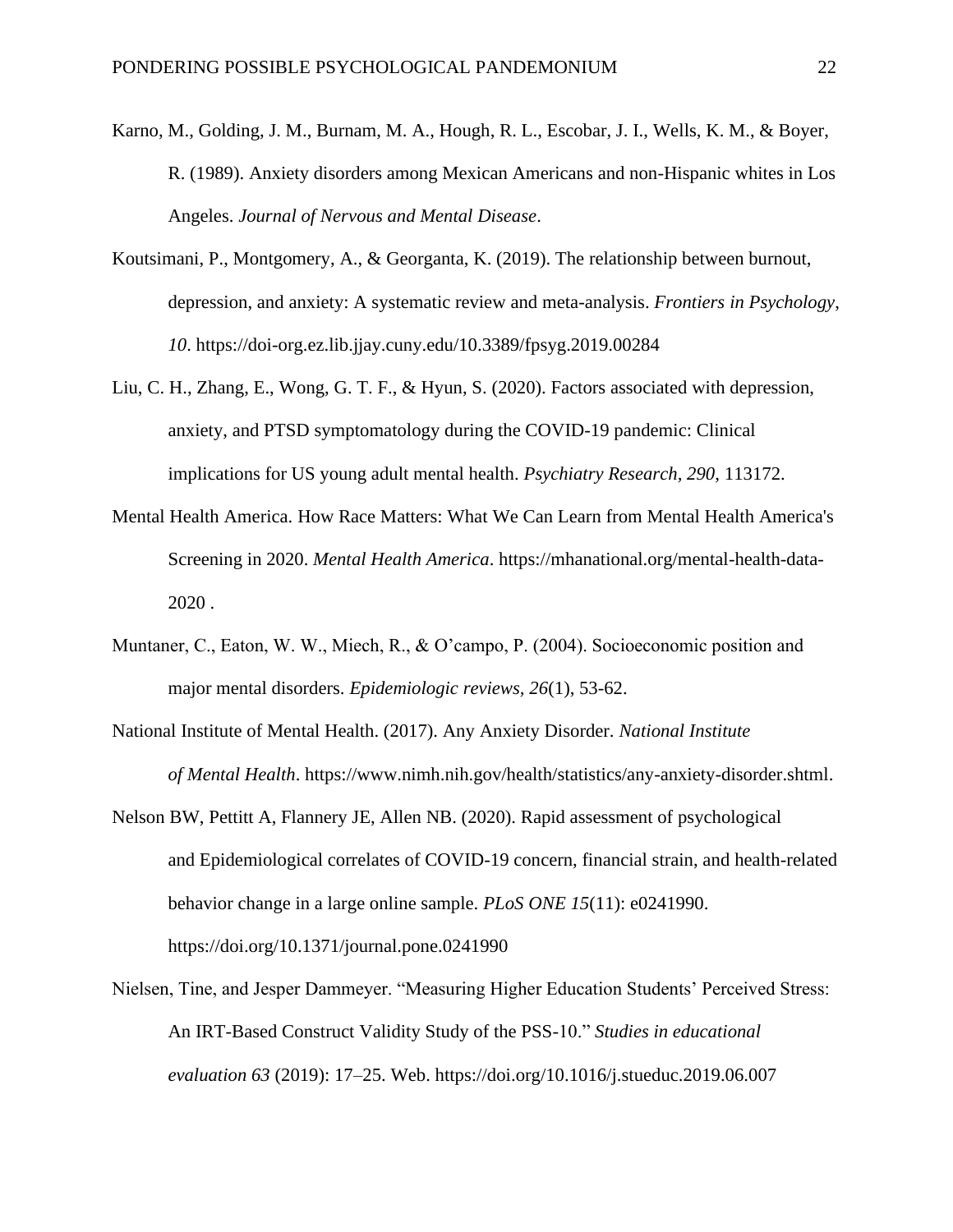Omar, N. A., Nazri, M. A., Ali, M. H., & Alam, S. S. (2021). The panic buying behavior of consumers during the COVID-19 pandemic: Examining the influences of uncertainty, perceptions of severity, perceptions of scarcity, and anxiety. *Journal of Retailing and Consumer Services, 62*, 102600. https://www-sciencedirect-

com.ez.lib.jjay.cuny.edu/science/article/pii/S0969698921001661

Pedersen, D. E., & Jodin, V. (2016). Stressors associated with the school spillover of college undergraduates. *The Social Science Journal*, *53*(1), 40-48. https://doi.org/10.1016/j.soscij.2014.12.008

- Price, J. H., Khubchandani, J., McKinney, M., & Braun, R. (2013). Racial/ethnic disparities in chronic diseases of youths and access to health care in the United States. *BioMed research international, 2013*, 787616. https://doi.org/10.1155/2013/787616.
- Quiñones, A. R., Botoseneanu, A., Markwardt, S., Nagel, C. L., Newsom, J. T., Dorr, D. A., & Allore, H. G. (2019). Racial/ethnic differences in multimorbidity development and chronic disease accumulation for middle-aged adults. *PloS one, 14*(6), e0218462. https://doi.org/10.1371/journal.pone.0218462.
- Ritchie, H., & Roser, M. (2018). Mental Health. *Our World in Data*. https://ourworldindata.org/mental-health.

Roberts, S. O., Bareket-Shavit, C., Dollins, F. A., Goldie, P. D., & Mortenson, E. (2020). Racial Inequality in Psychological Research: Trends of the Past and Recommendations for the Future. *Perspectives on Psychological Science, 15*(6), 1295–1309. https://doi.org/10.1177/1745691620927709

Robeznieks, A. (2020). Why COVID-19 hits Latinx at nearly double overall U.S. rate[.](https://www.ama-assn.org/delivering-care/population-care/why-covid-19-hits-latinx-nearly-double-overall-us-rate) *The*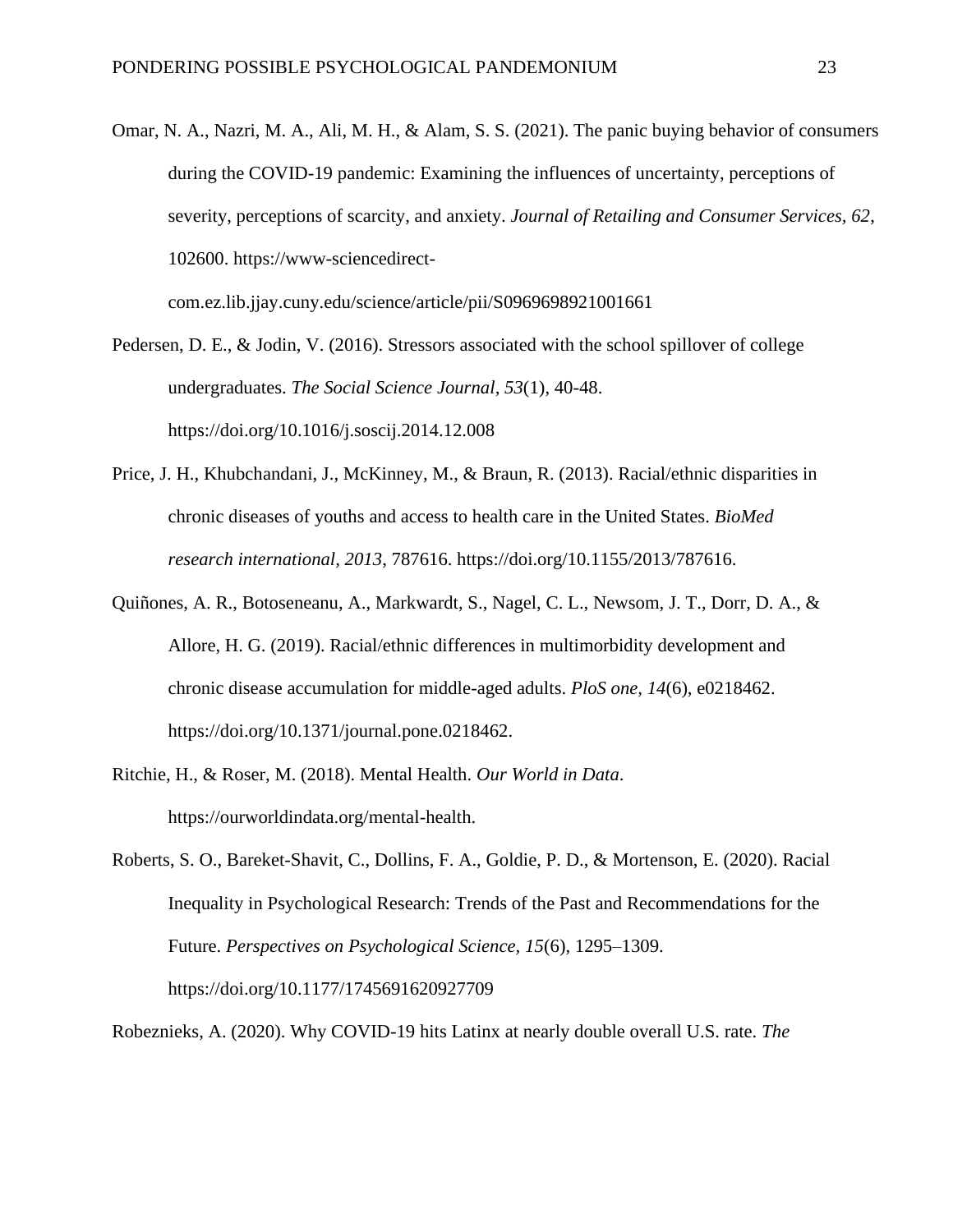*American Medical Association.* https://www.ama-assn.org/delivering-care/populationcare/why-covid-19-hits-latinx-nearly-double-overall-us-rate.

- Salami, T. K., & Walker, R. L. (2014). Socioeconomic status and symptoms of depression and anxiety in African American college students: The mediating role of hopelessness. *Journal of Black Psychology, 40*(3), 275–290. https://doiorg.ez.lib.jjay.cuny.edu/10.1177/0095798413486158
- Salinas, C., & Lozano, A. (2019). Mapping and recontextualizing the evolution of the term Latinx: An environmental scanning in higher education. *Journal of Latinos and Education, 18*(4), 302–315. https://doi.org/10.1080/15348431.2017.1390464
- Son, C., Hegde, S., Smith, A., Wang, X., & Sasangohar, F. (2020). Effects of COVID-19 on college students' mental health in the United States: Interview survey study. *Journal of Medical Internet Research*, *22*(9). https://doi-org.ez.lib.jjay.cuny.edu/10.2196/21279
- Stieger, S., Lewetz, D., & Swami, V. (2021). Emotional well-being under conditions of lockdown: An experience sampling study in Austria during the COVID-19 pandemic. *Journal of happiness studies*, 1-18.
- Suarez, L. M., Polo, A. J., Chen, C. N., & Alegria, M. (2009). Prevalence and correlates of childhood-onset anxiety disorders among Latinos and non-Latino Whites in the United States. *Psicologia conductual, 17*(1), 89.
- Terlizzi, E. P., & Villarroel, M. A. (2020). Symptoms of Generalized Anxiety Disorder Among Adults: United States, 2019. *NCHS Data Brief*, (378), 1-8.

The American Institute of Stress. (2019). Anxiety in College Students: